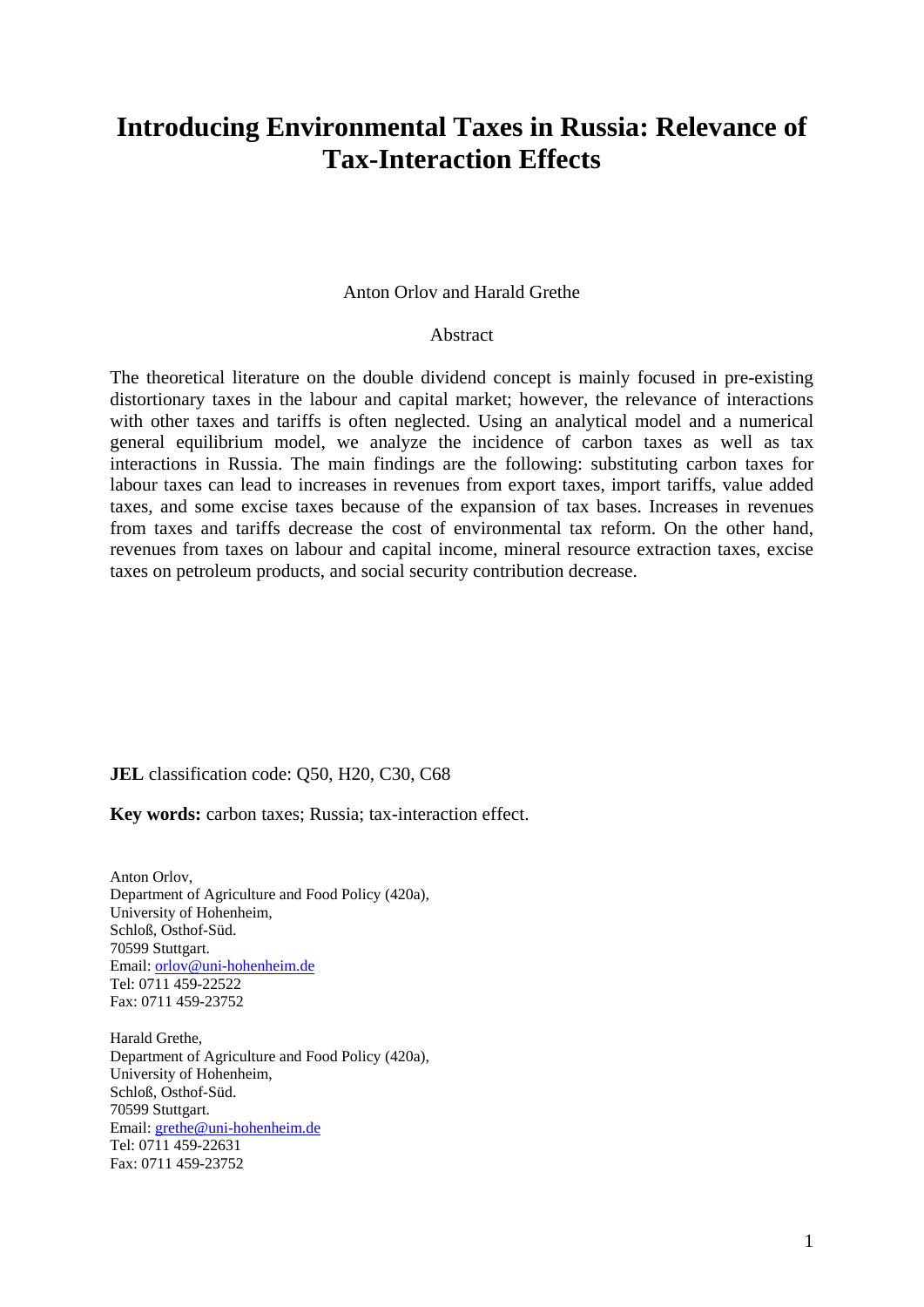## **Contents**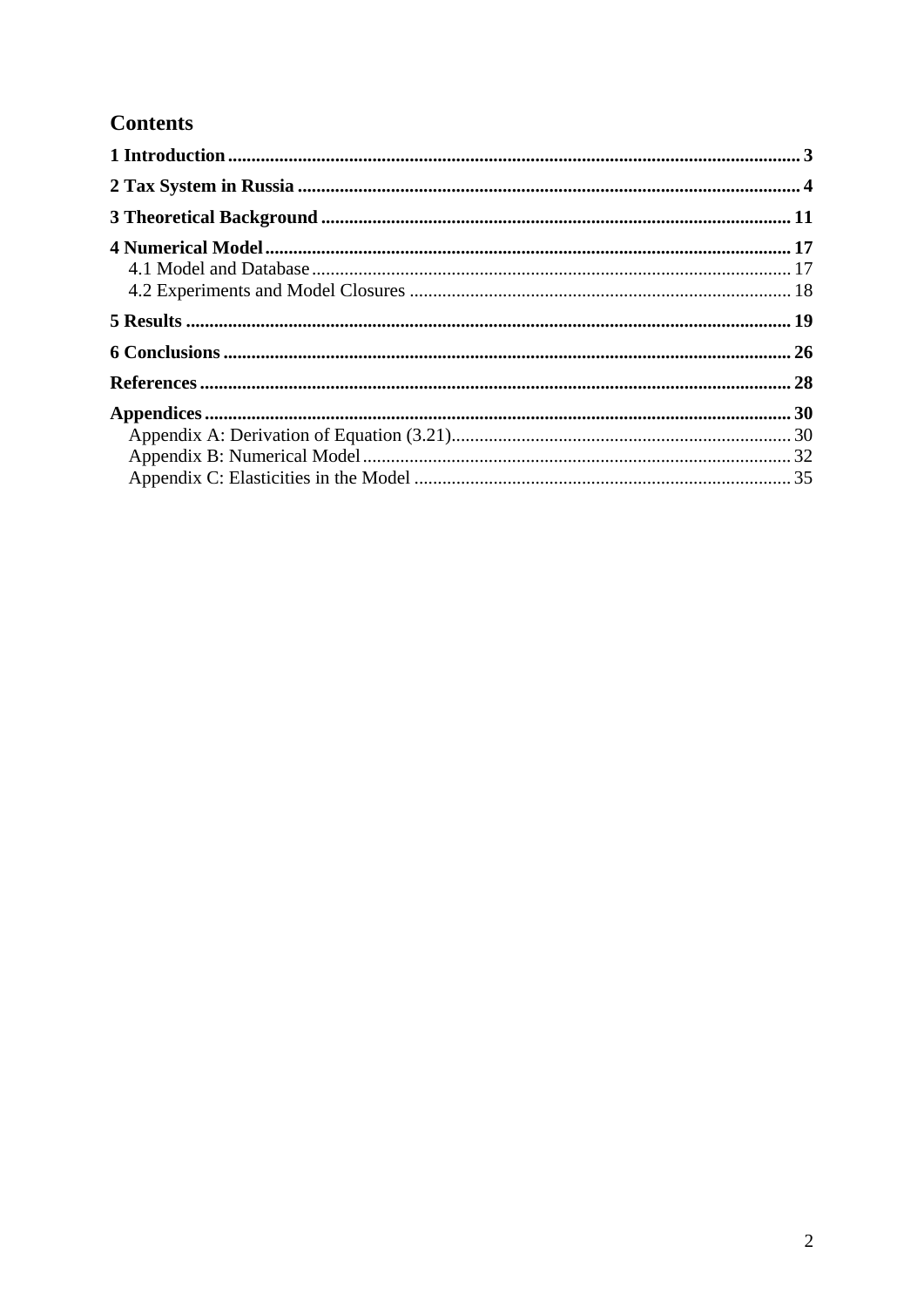#### <span id="page-2-0"></span>**1 Introduction**

Russia is not only one of the world's major sources of carbon energy – coal, oil and gas – but is also one the most intensive users of energy. Large energy saving potential can be realized through technological modernization. Introducing carbon taxes would, potentially, address concerns on several fronts simultaneously. In the short to medium term, they would reduce the emission of CO2 and other emissions which are stemming from the use of energy commodities. In the longer term, the increased costs of primary energy products should both accelerate the rate of technological replacement and induce technological progress (Ruttan, 1997; Newell et al., 1999; Popp, 2002). Furthermore, according to the environmental taxation literature, an introduction of environmental taxes is often related to the concept of double dividend, where substituting environmental taxes for other distortionary taxes not only benefits the environment, but also reduces efficiency costs of the tax system (Goulder, 1994). The theoretical literature on environmental taxation is mainly focused on pre-existing distortionary taxes in the labour and capital market (Goulder et al. 1997; de Mooij and Bovenberg, 1998), whereas interactions with other taxes and tariffs such as imports tariffs, export taxes, valued added taxes, excise taxes, and mineral resource extraction taxes are often neglected. Introducing environmental taxes, however, can indirectly affect the efficiency of the tax system through changes in the tax bases. As a result, carbon taxes can either alleviate or exacerbate pre-existing distortions. Moreover, taxes other than labour and capital taxes can be a large source of government revenues. For instance, revenues from import tariffs and export taxes, especially export taxes on crude oil, petroleum products, and natural gas, amount to approximately 21% of total government revenues in Russia (FSSS, 2010; Roskazna, 2010).

The objectives of this analysis are the following: (1) to verify the hypothesis of a double dividend of carbon taxes in Russia, (2) to analyse the incidence of carbon taxes, (3) to investigate interactions of carbon taxes with other taxes and tariffs. This analysis is based on an analytical model developed by Parry (2001) as well as a computable comparative static general equilibrium model – an energy/environment adaptation of the STAGE model (McDonald, 2007). To our knowledge this is the first such study for Russia. Moreover, this is the first paper which explicitly treats the interaction between environmental and other taxes by using a computable general equilibrium model. The paper is organised as follows. The next section gives a brief overview on the Russian tax system, especially tax regimes applied with respect to production, consumption and trade of energy commodities. Section three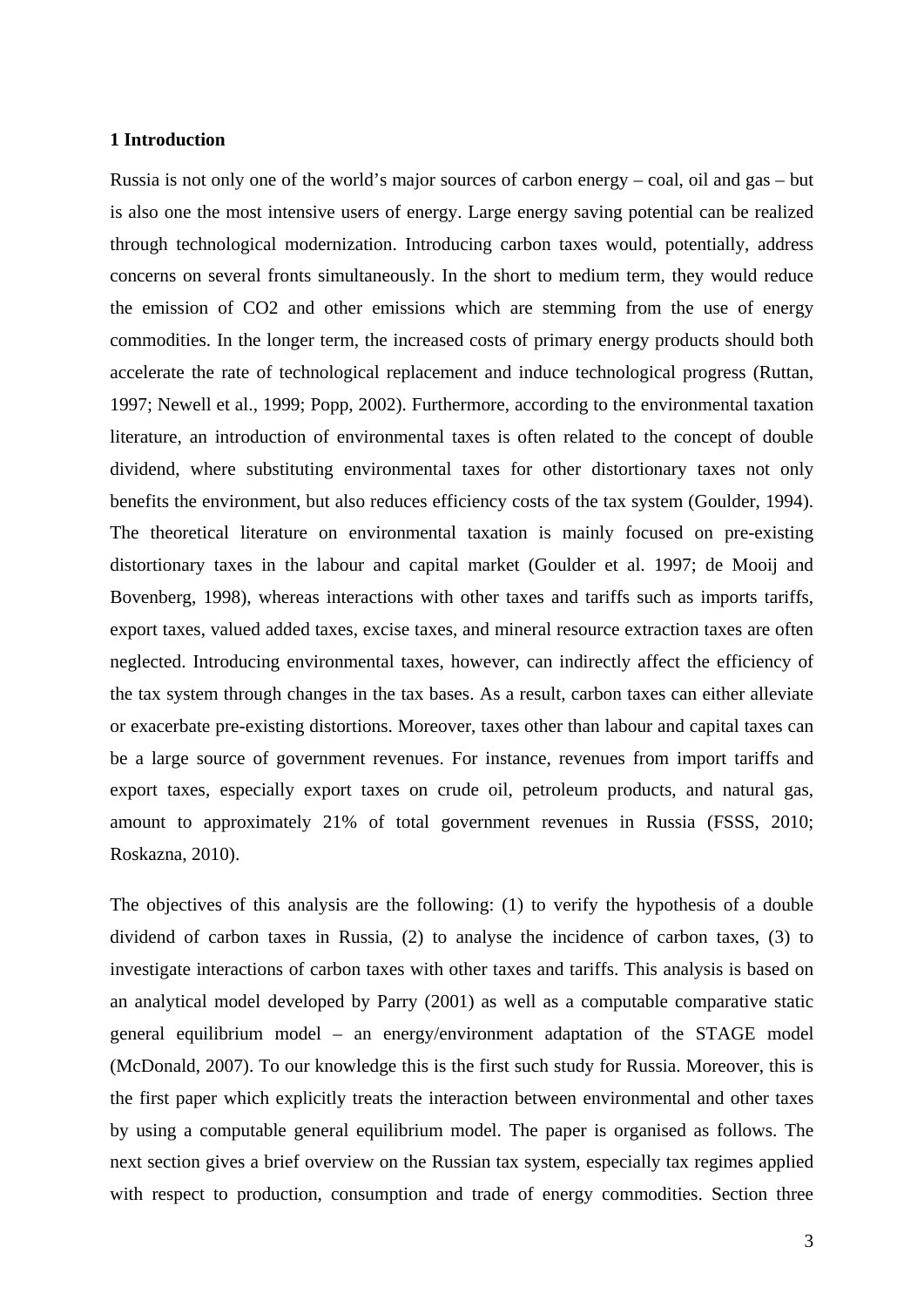provides a theoretical background of welfare effects resulting from an introduction of environmental taxes. Section four gives a short description of the numerical model, database, and experiment – an informal description of the model can be found in the appendix B. The results of simulations are presented in section five. The final section summarises the main results and discussions. The main findings are the following: substituting carbon taxes for labour taxes can lead to increases in revenues from export and import taxes, value added taxes, and some excise taxes because of expanding tax bases. Increases in revenues from taxes decrease the cost of environmental tax reform. On the other hand, revenues from taxes on labour and capital income, mineral resource extraction taxes, excise taxes on petroleum products, and social security contribution decrease.

## <span id="page-3-0"></span>**2 Tax System in Russia**

*Overview of the Russian Tax System.* The Russian economy as well as other economies is distorted by different taxes. In this section, we give a short overview of the Russian tax system, especially the tax regime which is applied to production, consumption and trade of energy commodities. Data on the tax system are taken from different legislative documents<sup>[1](#page-3-1)</sup>, which are summarized in Table 2.1. The documents were reviewed at March 2012.

| <b>Taxes and Tariffs</b>                    | <b>Corresponding Legislative Documents</b> |  |  |
|---------------------------------------------|--------------------------------------------|--|--|
| Value added tax, excise tax, corporate      | Russian Tax Code (second part) No.117-FZ   |  |  |
| income tax, personal income tax, mineral    | from 5.Aug. 2000 (further Russian Tax      |  |  |
| resource extraction tax, and others         | Code)                                      |  |  |
| Export taxes on crude oil and oil products  | Government Decree No.695 from 16. Nov      |  |  |
|                                             | 2006                                       |  |  |
|                                             | Government Decree from 6. Feb. 2012 No.    |  |  |
| Export taxes on other commodities           | 88                                         |  |  |
| Import tariffs                              | Enactment No. 850 from 18. Nov. 2011       |  |  |
|                                             | Law of Trade Tariffs No.5003-1 from        |  |  |
| Calculation of export taxes on crude oil    | 21. May 1993                               |  |  |
|                                             | Government Decree No.1155 from 27.Dec.     |  |  |
| Calculation of export taxes on oil products | 2010                                       |  |  |

**Table 2.1 Legislative documents of the Russian tax system.** 

Fig. 2.1 illustrates the structure of government revenues in Russia in 2010. The largest source of government revenues is trade taxes such as import and export taxes with a share of 20.8% in total government revenues, following by value added taxes (16.1%), social security contributions (16%), personal income taxes (11.6%), corporate income taxes (11.5%), and mineral resource extraction taxes (9.8%). The magnitude of tax revenues depends on tax bases and tax rates.

1

<span id="page-3-1"></span><sup>&</sup>lt;sup>1</sup> All documents are available (in Russian) at  $\frac{http://www.consultan.ru/}{http://www.consultan.ru/}.$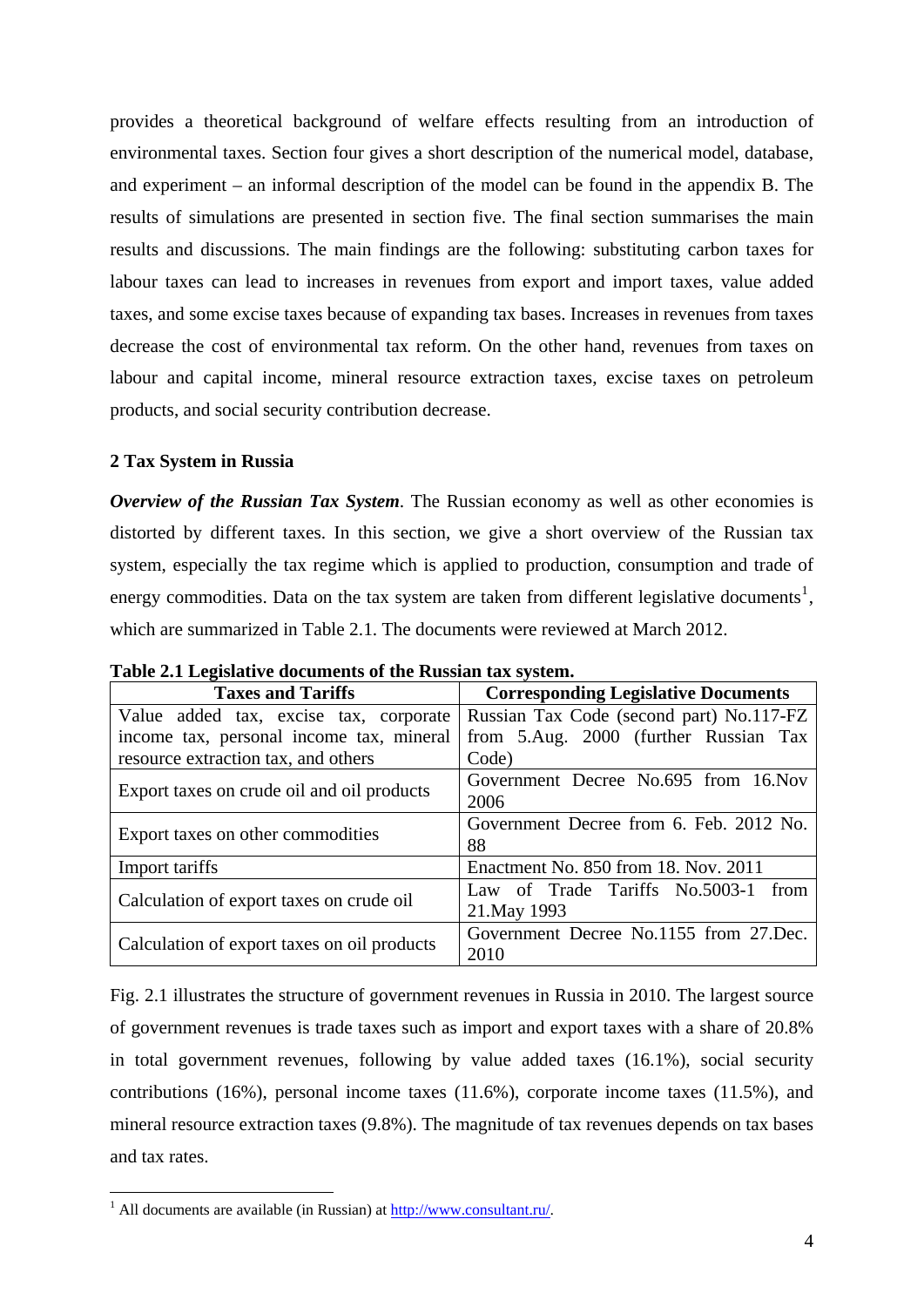

**Fig. 2.1 Structure of government revenues in 2010 (%).** 

**Unified income taxes** are taxes imposed according to the simplified tax system in Russia; **Others payments** are payments for the use of public property, free payments and others; **Mineral res.extr.taxes** states for mineral resource extraction taxes; **Social secur.contr.** states social security contributions; Source: FSSS (2010)

*Trade taxes*. In April 2010 the *Customs Code of the Customs Union* (further Customs Code) came into force. The Customs Code is a legislative document, which regulates trade within the Customs Union as well as trade with non-members of the Customs Union. The Customs Union consists of the Republic of Belarus, the Republic of Kazakhstan and the Russian Federation, and this allows for free trade between the members of the Union, whereas import tariffs are imposed on Union's imports. According to the *Enactment No. 850 from 18.Nov.*  2011, there are high import tariffs on some food products, textile products, machineries, electronic equipment, and transports. For example in 2012, the import tariff rate on beef and pork was at 15%, and on sheep meat and poultry it was at 25%. Import tariffs on textile products, machineries, electronic equipment, and transports differ from product to product, where tariff rates were between 5% and 30%. Import tariff rates on energy commodities excluding electricity were at 5% in 2012.

High export taxes are imposed on commodities such as seeds, animal hide, timber, scrap metals, and energy resources. For example according to *Government Decree No.88 from 6.Feb. 2012*, the rates of export taxes on seeds in 2012 were between 10% and 20%, 500  $\oplus$  ton for raw animal hides, between 10% and 25%, or 100 Euro/m<sup>3</sup> for timber, and between 6.5%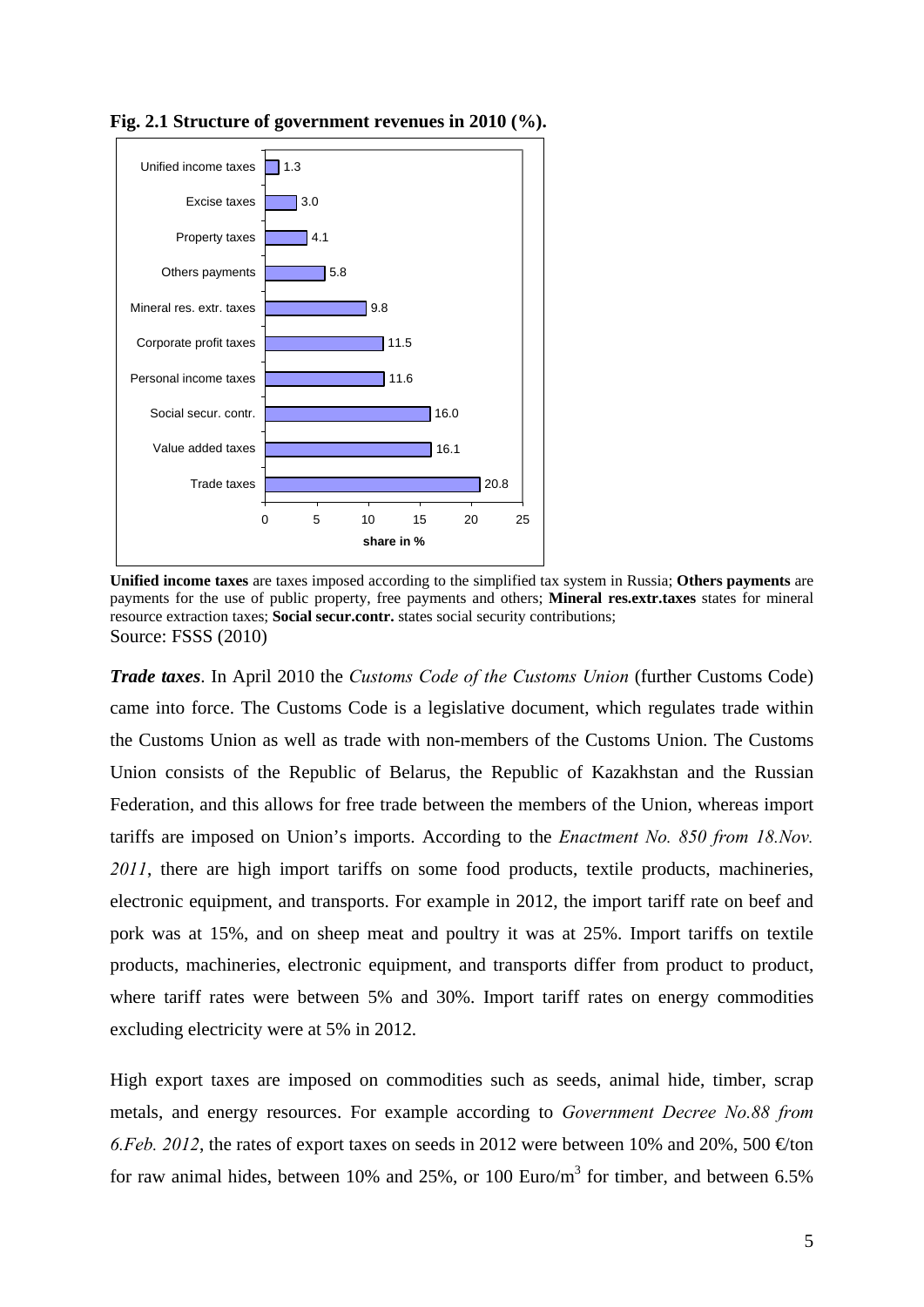and 50% for scrap metals. Revenues from trade taxes consist mainly of export taxes on energy resources such as crude oil, oil products, and natural gas. For instance, the revenue share of export taxes on crude oil was at 52% in the total revenues from trade taxes in 2010, for petroleum products it was at 19% and for gas it was at 6% (Roskazna, 2012). There are no export taxes on electricity and coal; however, an export tax on coke with a tax rate of 6.5% was introduced in 2007. Export taxes on crude oil and oil products are specific. The rate of export tax on crude oil is recalculated by the Russian Government each month in accordance with changes in the price of Urals<sup>[2](#page-5-0)</sup> oil (*Law of Trade Tariffs No.5003-1 from 21.May 1993*). The tax rate is calculated according to the formula, which is shown in Table 2.2.

| <b>Tax Regimes</b>                                                                                                                                 | Formula                                                                       |  |  |
|----------------------------------------------------------------------------------------------------------------------------------------------------|-------------------------------------------------------------------------------|--|--|
| if $PW_{oil}$ < 109.5 \$/ton                                                                                                                       | then $TE_{\text{oil}} = 0\%$                                                  |  |  |
| if 109.5 $\frac{\text{St}}{\text{ton}} < \text{PW}_{\text{oil}} < 146 \frac{\text{St}}{\text{ton}}$                                                | then $TE_{oil} = 0.35*(PW_{oil} - 109.5)(ton)$                                |  |  |
| if 146 $\frac{\log \epsilon}{\log \epsilon}$ /ton < PW <sub>oil</sub> < 182.5 $\frac{\epsilon}{\log \epsilon}$                                     | then $TE_{\text{oil}} = 12.77$ \$/ton + 0.45*(PW <sub>oil</sub> – 146 \$/ton) |  |  |
| if $PW_{oil} > 182.5$ \$/ton<br>then TE <sub>oil</sub> = 29.2 $\frac{1}{2}$ /ton + 0.65 <sup>*</sup> (PW <sub>oil</sub> -182.5 $\frac{1}{2}$ /ton) |                                                                               |  |  |
| where $PW_{oil}$ is the world price of Urals oil and $TE_{oil}$ is the rate of export tax on crude oil.                                            |                                                                               |  |  |
| Source: Law of Trade Tariffs from 21. May 1993 No. 5003-1                                                                                          |                                                                               |  |  |

**Table 2.2 Formula for calculation of export taxes on crude oil.** 

The formula for calculation of the export tax rate on crude oil includes four regimes, depending on the price of Urals oil. For instance, the export price of Urals oil was at 774 \$/ton since 1.Jan. until 1. May 2011 (Ministry of Economics, 2011). Since the export price  $(PW_{oil})$ was higher than 182.5\$/ton, the specific export tax rate on crude oil  $(TE_{oil})$  is calculated as follows:

29.2 \$/ton + 0.65\*(774 \$/ton – 182.5 \$/ton) = 413 \$/ton (2.1)

Therefore, the rate of export tax on crude oil was at approximately 413 \$/ton from January to May in 2011, which amounts to approximately 53% of the export price of Urals oil. Rates of export taxes on oil products depend on the export tax rate on crude oil. According to the *Government Decree from 27.Dec. 2010 No.1155*, the rates of export taxes on oil products are calculated as follows:

$$
TE_{petl} = K_{petl} * TE_{oil},\tag{2.2}
$$

where *TE<sub>petl</sub>* are specific tax rates on oil products in \$/ton,  $K_{petl}$  are multiplier coefficients, and *TEoil* is the specific export tax rate on crude oil in \$/ton. From 2003 to 2010 the multiplier coefficient was at 0.9 for all oil products. Since 2010 coefficients differ among oil products

1

<span id="page-5-0"></span> $2$  Urals is an oil brand, whose prices are used to calculate export taxes on crude oil.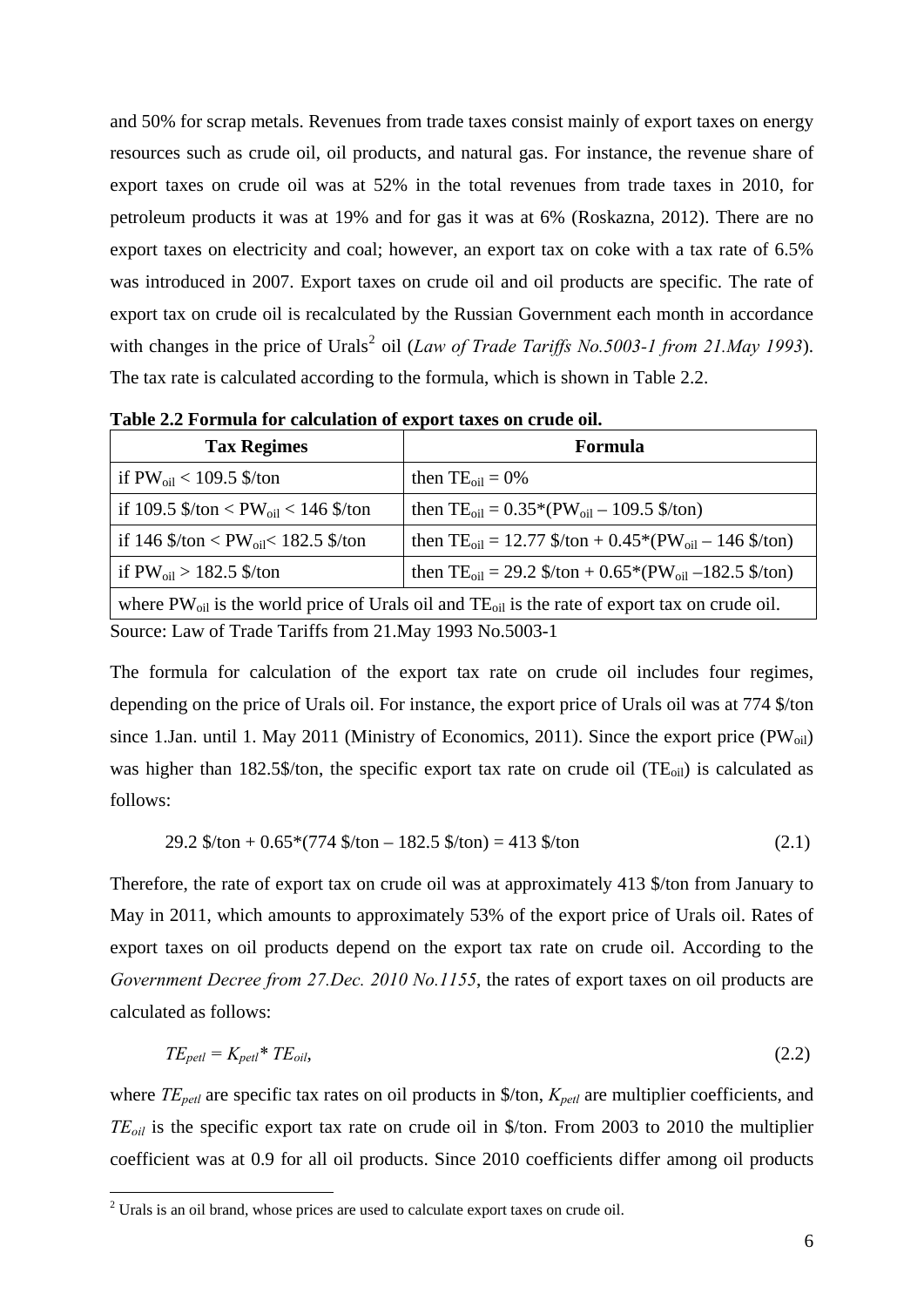(*Government Decree No.1155 from 27.Dec. 2010*)*.* Until 2015 the multiplier coefficients should equal 0.66 for most oil products. The calculated rates of export taxes on crude oil and oil products can be found in *Government Decree No.695 from 16.Nov 2006*.

The export tax rate on natural gas is at 30%, while the export tax rate on liquefied petroleum gas (LPG) is specific and this is calculated according to the formula in Table 2.3. For example, if the price of LPG is higher than 740 \$/ton, then the specific tax rate on LPG equals 135 \$/ton plus the difference between the observed average price and 740 \$/ton, multiplied by a coefficient is 0.7.

| Table 2.5 Formula for calculation of export taxes on ETG.                                                       |                                                |  |  |
|-----------------------------------------------------------------------------------------------------------------|------------------------------------------------|--|--|
| <b>Tax Regimes</b>                                                                                              | Formula                                        |  |  |
| if $PW_{gas}$ < 490 \$/ton                                                                                      | then $TE_{LPG} = K_1*490$                      |  |  |
| if 490 $\frac{\text{St}}{\text{cm}}$ <pw<sub>gas &lt; 640 <math>\frac{\text{St}}{\text{cm}}</math></pw<sub>     | then $TE_{LPG} = K_2*(PW_{gas} - 490)$         |  |  |
| if 640 $\frac{\text{Ston}}{\text{cm}}$ <pw<sub>gas &lt; 740 <math>\frac{\text{Ston}}{\text{cm}}</math></pw<sub> | then $TE_{LPG} = 75 + K_3 * (PW_{gas} - 640)$  |  |  |
| if $PW_{gas} > 740$ \$/ton                                                                                      | then $TE_{LPG} = 135 + K_4 * (PW_{gas} - 740)$ |  |  |
| where $PW_{gas}$ is the average price of LPG observed on the border of Poland, $TE_{LPG}$ is the                |                                                |  |  |
| specific rate of export tax on LPG, $K_1 = 0$ , $K_2 = 0.5$ , $K_3 = 0.6$ , $K_4 = 0.7$ .                       |                                                |  |  |
| Source: Government Decree No.1155 from 27.Dec.2010                                                              |                                                |  |  |

**Table 2.3 Formula for calculation of export taxes on LPG.** 

*Domestic Taxes*. As shown in Table 2.4, the rate of corporate income tax was at 20%, the rate of value added tax was at 18%, the flat tax rate on labour earnings was at 13%, and the rate of social security contributions was at 34% in 2012. In February 2012, the rate of mineral tax on extraction of crude oil was at approximately 411.2 \$/ton, condensate gas (18.5 \$/ton), and natural gas (8  $\frac{\pi}{3}$ /1000m<sub>3</sub>). The rate of excise tax on petrol (Euro-5) was at approximately 227 \$/ton and for diesel (Euro-5) it was at approximately 119 \$/ton in 2012.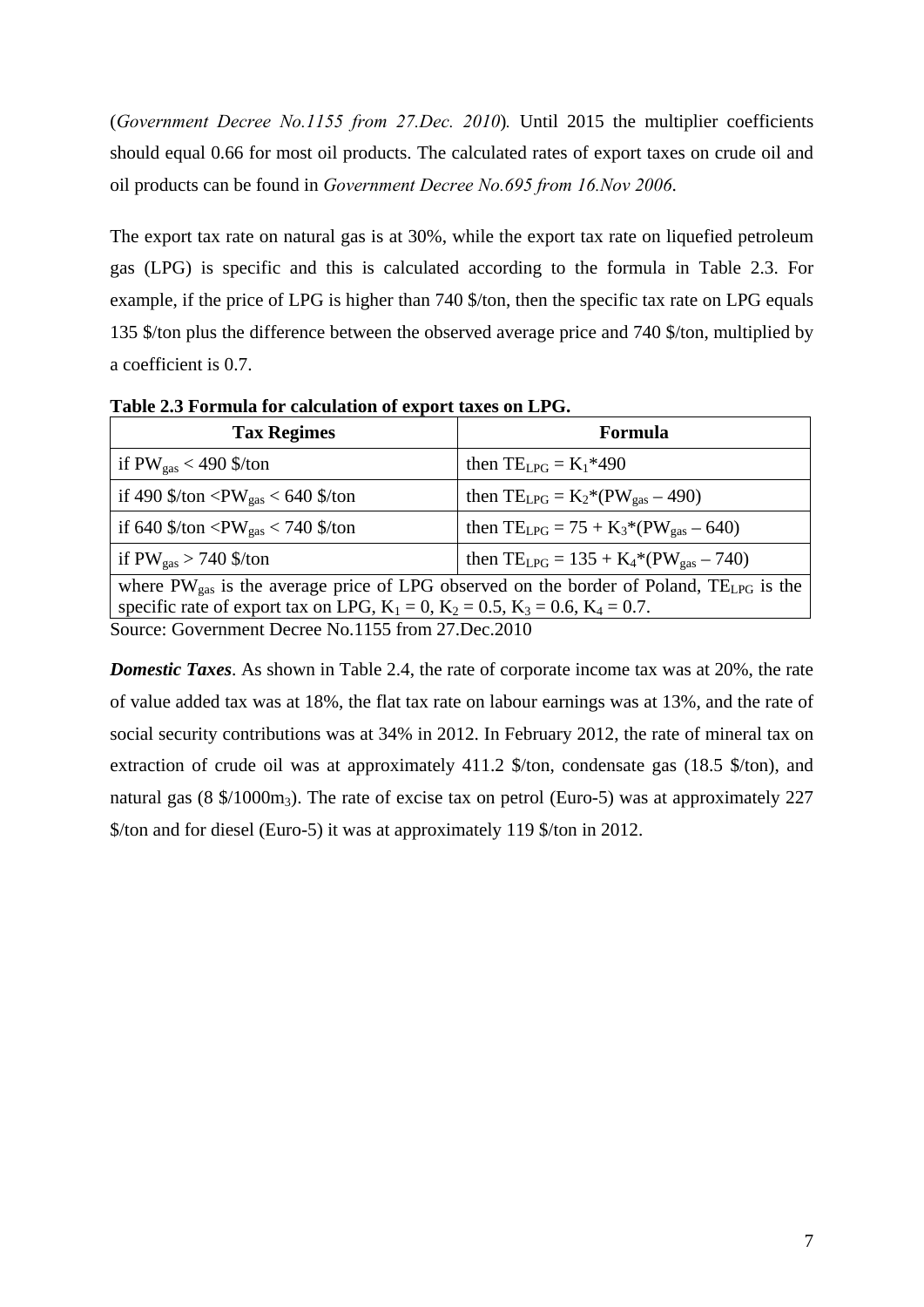**Table 2.4 Tax system of the Russian Federation.** 

| <b>Name of Taxes</b>    | <b>Tax Rates</b>                                                                                                                 |  |  |
|-------------------------|----------------------------------------------------------------------------------------------------------------------------------|--|--|
|                         | <b>Federal Taxes<sup>3</sup>:</b>                                                                                                |  |  |
| <b>Corporate Income</b> | According to the Federal Law No.223-FZ from 26.Nov. 2008, the                                                                    |  |  |
| Tax                     | rate of corporate income tax was reduced from 24% to 20% in 2008.                                                                |  |  |
|                         | According to the Federal Law No.117-FZ from 7.Jul. 2003, the rate                                                                |  |  |
|                         | of value added tax was reduced from 20% to 18% in 2003.                                                                          |  |  |
| <b>Value Added Tax</b>  | Moreover, a tax rate of 10% is applied on some products such as                                                                  |  |  |
|                         | food products, children's clothing, books, education, and medical                                                                |  |  |
|                         | services. The tax rate on exported commodities equals 0%.                                                                        |  |  |
| <b>Personal Income</b>  | The flat tax rate on labour income was at 13%, the tax rate on                                                                   |  |  |
| <b>Tax</b>              | dividends was at 35%, tax rates on other personal income were at                                                                 |  |  |
|                         | 9% or 30% in 2012.                                                                                                               |  |  |
|                         | According to the Federal Law No. 212-FZ from 24.Jul. 2009, the                                                                   |  |  |
| <b>Social Security</b>  | unified social tax with a rate of 26% was replaced by social security                                                            |  |  |
| <b>Contributions</b>    | contributions (SSC) with a rate of 34%. SSC are distributed between                                                              |  |  |
|                         | different funds: pension fund (26%), social insurance fund (2.9%),                                                               |  |  |
|                         | obligatory health insurance (5.1%).                                                                                              |  |  |
|                         | Mineral resources extraction taxes, inter alia, are imposed on<br>condensate and natural gas, coal, and crude oil with different |  |  |
| <b>Mineral Resource</b> | specific tax rates. For example, in February 2012 the rate of mineral                                                            |  |  |
| <b>Extraction Tax</b>   | tax on the extraction of crude oil was at approximately 411.2 \$/ton,                                                            |  |  |
|                         | condensate gas (18.5 \$/ton), and natural gas (8 \$/1000m <sub>3</sub> ). For more                                               |  |  |
|                         | details see text below.                                                                                                          |  |  |
|                         | Excise taxes are imposed on commodities such as alcohol,                                                                         |  |  |
|                         | cigarettes, cars, and petroleum products with different specific tax                                                             |  |  |
|                         | rates. Rates of excise taxes on petroleum products differ among                                                                  |  |  |
| <b>Excise Tax</b>       | products according to their environmental impact. For example in                                                                 |  |  |
|                         | 2012, the rate of excise tax on petrol (Euro-5) was at approximately                                                             |  |  |
|                         | 227 \$/ton and for diesel (Euro-5) it was at approximately 119 \$/ton.                                                           |  |  |
|                         | For more detail see text below.                                                                                                  |  |  |
|                         | In addition, federal taxes include $(1)$ water taxes, $(2)$ state fees, and                                                      |  |  |
| <b>Other taxes</b>      | (3) fees for the use of biological resources. These taxes are specific                                                           |  |  |
|                         | with different tax rates.                                                                                                        |  |  |
|                         | <b>Regional and Local Taxes:</b>                                                                                                 |  |  |
| <b>Transport Tax</b>    | There are different specific tax rates.                                                                                          |  |  |
| <b>Gambling Tax</b>     |                                                                                                                                  |  |  |
| <b>Property Tax</b>     | Regions may set own tax rates, yet tax rates may not exceed 2.2%.                                                                |  |  |
| <b>Land Tax</b>         | The tax rate can be either $0.3\%$ or $1.5\%$ .                                                                                  |  |  |

Source: Russian Tax Code

*Mineral Resource Extraction Tax*. Table 2.5 shows tax rates on the extraction of condensate and natural gas. The rate of mineral tax on the extraction of natural gas was at approximately  $8\frac{\text{N}}{1000\text{m}_3}$  in 2012, which is about 10% of the average price<sup>[4](#page-7-1)</sup> of natural gas for households.

<span id="page-7-0"></span><sup>&</sup>lt;sup>3</sup> The differentiation between federal, regional and local taxes is in accordance with the three-level budget system. 4 Prices of natural gas for households are regulated by the Federal Tariff Service. According to the *Regulation of* 

<span id="page-7-1"></span>*Federal Tariff Service No. 333-e/2 from 9.Dec. 2011*, the average price of natural gas for household was at approximately 86\$/1000m<sub>3</sub> since July 2012. The price was recalculated by authors using an exchange rate is 30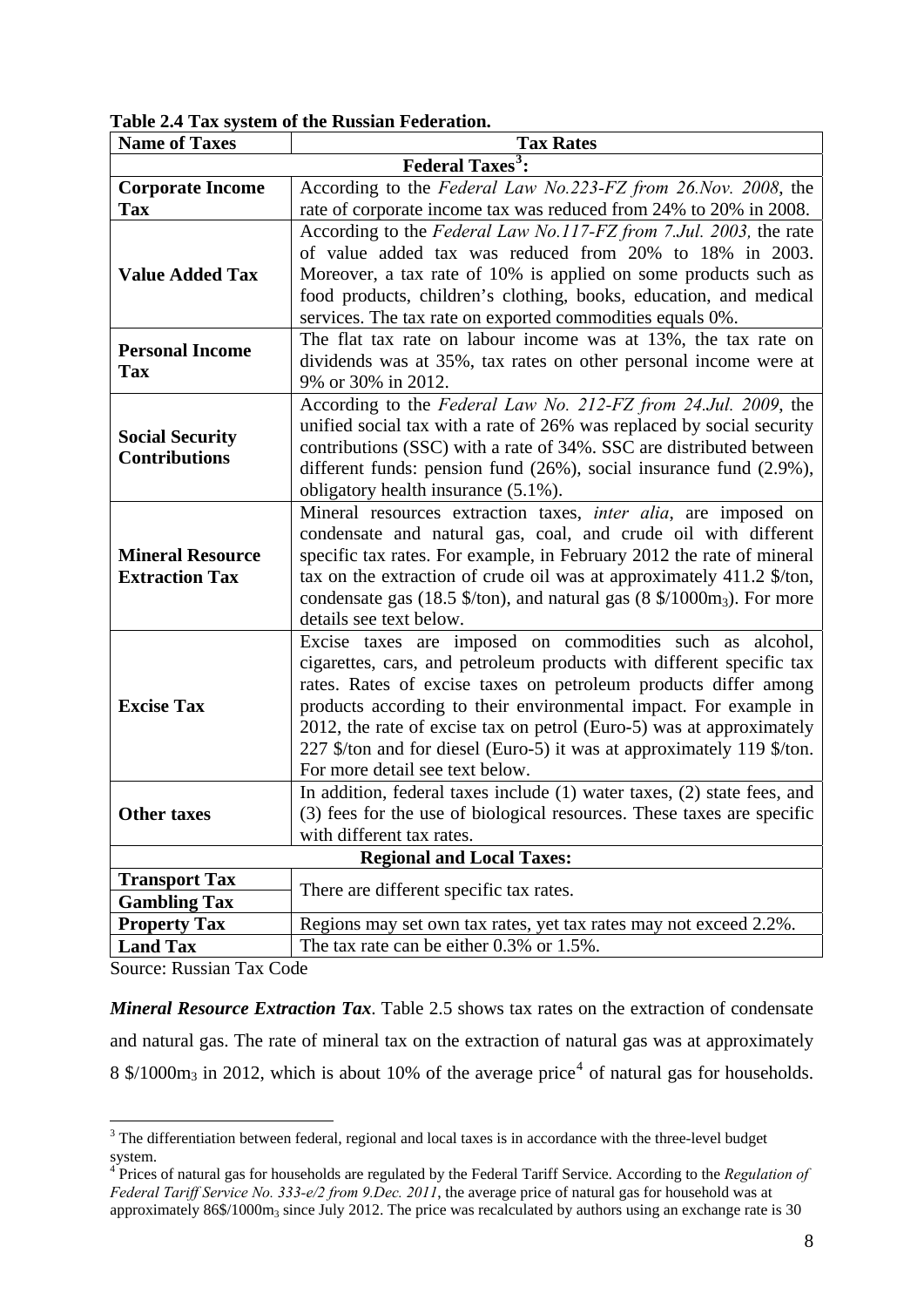The multiplier coefficient  $(K_{\text{ng}})$  should be reduced from 0.493 to 0.447 until 2014. In 2012 the tax rate on condensate gas was at approximately18.5 \$/ton. Associated gas is not subject for taxation.

| Table 2.5 Rates of mineral tax on gas extraction from 2012 to 2014 <sup>5</sup> .                                       |                                                 |                                                                    |  |
|-------------------------------------------------------------------------------------------------------------------------|-------------------------------------------------|--------------------------------------------------------------------|--|
|                                                                                                                         | Condensate gas<br>Natural gas                   |                                                                    |  |
| 1.Jan. - 31.Dec. 2012                                                                                                   | $TM_{\text{ceas}} = 18.5 \text{ }^6/\text{ton}$ | $TM_{\text{natlgas}} = K_{\text{ng}} * 17 \frac{1000 \text{m}}{3}$ |  |
|                                                                                                                         |                                                 | where $K_{\text{ng}}=0.493$                                        |  |
| $1$ .Jan. $-31$ .Dec. 2013                                                                                              | $TM_{\text{ceas}} = 19.7$ \$/ton                | $TM_{natlgas} = K_{ng} * 19 \frac{1000m_3}{1000m_3}$               |  |
|                                                                                                                         |                                                 | where $K_{\text{ng}}=0.455$                                        |  |
| $TM_{\text{natlgas}} = K_{\text{ng}} \cdot 21 \frac{1000 \text{m}}{3}$                                                  |                                                 |                                                                    |  |
| 1.Jan. 2014                                                                                                             | $TM_{\text{ceas}} = 21.6$ \$/ton                | where $K_{\text{ng}}=0.447$                                        |  |
| where $TM_{\text{cgas}}$ is the specific mineral tax rate on extraction of condensate gas, $TM_{\text{nattgas}}$ is the |                                                 |                                                                    |  |
| specific mineral tax rate on extraction of natural gas, $K_{ng}$ are multiplier coefficients.                           |                                                 |                                                                    |  |

**Table 2.5 Rates of mineral tax on gas extraction from 2012 to 2014[5](#page-8-0)**

Source: Russian Tax Code

The rate of mineral tax on the extraction of coking coal was at approximately 1.9 \$/ton in 2012, which equals 2.3% of the producer price<sup>[7](#page-8-2)</sup> (82  $\frac{1}{2}$ ) The tax rate for brown coal was at approximately 0.4 \$/ton in 2012, which equals 2.6% of the producer price (15 \$/ton). According to the *Russian Tax Code*, the rate of mineral tax on the extraction of crude oil is calculated as follows:

$$
TM_{oil} = BTM_{oil} * K_P * K_D * K_S \tag{2.3}
$$

$$
K_P = (PW_{oil} - 15) * \frac{ER}{261}
$$
\n(2.4)

$$
K_D = 3.8 - 3.5 * \frac{N}{V} \qquad \qquad \text{if } 0.8 < \frac{N}{V} < I \tag{2.5}
$$

 3.0*if K <sup>D</sup> <sup>V</sup> <sup>N</sup> >1*(2.6)

 $K<sub>D</sub> = 1$  others (2.7)

$$
K_{s} = 0.125 \, \text{*} \, V_{s} + 0.375 \qquad \text{if } V_{s} < 5 \text{ Mio. ton and } \frac{N}{V_{s}} \leq 0.5 \tag{2.8}
$$

$$
K_s = 1
$$
 if  $V_s \ge 5$  *Mio. ton and*  $\frac{N}{V_s} > 0.5$  (2.9)

$$
K_{S} = 1
$$
 for the difference (N-V<sub>S</sub>) if V<sub>S</sub>>N (2.10)

1

Ruble/\$. The document is available on the official web-side of the Federal Tariff Service at [http://www.fstrf.ru/tariffs/info\\_tarif/gas 5](http://www.fstrf.ru/tariffs/info_tarif/gas)

<span id="page-8-0"></span> $\frac{1}{5}$ Tax rates for 2013 and 2014 are calculated by indexing the current tax rate with the expected inflation rate. <sup>6</sup> The tax rates are recalculated from Ruble into USD using an exchange rate of 30Ruble/\$ with an accuracy of

<span id="page-8-2"></span><span id="page-8-1"></span>one decimal point.<br><sup>7</sup> Producer prices of coal are taken from Federal State Statistic Service at [http://www.gks.ru/wps/wcm/connect/rosstat/rosstatsite/main/price/#](http://www.gks.ru/wps/wcm/connect/rosstat/rosstatsite/main/price/)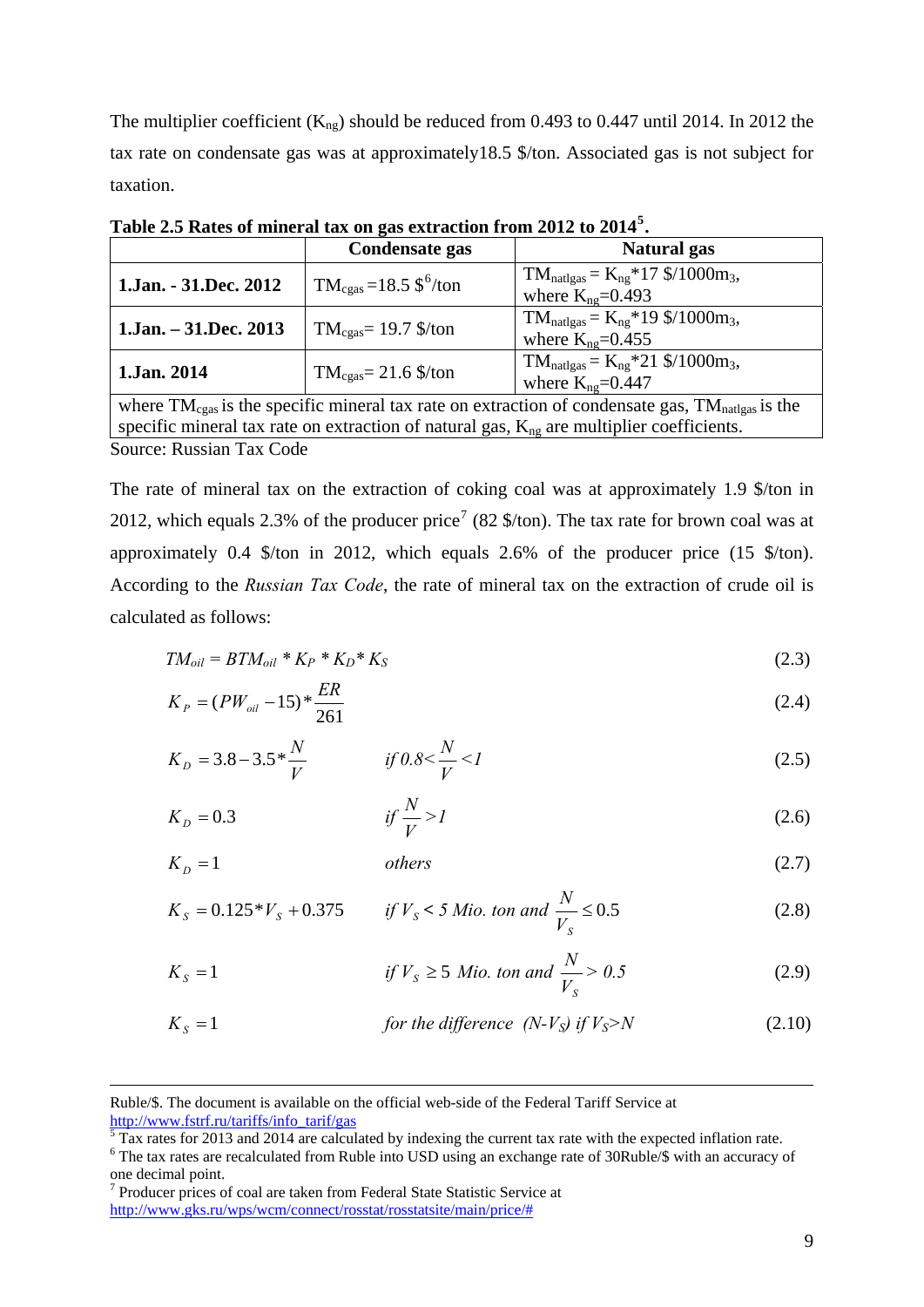where  $TM_{oil}$  is the company specific mineral tax rate on crude oil in Ruble/ton,  $BTM_{oil}$  is the base mineral tax rate on crude oil in Ruble/ton,  $K_p$  is a coefficient which characterizes changes of the world price of crude oil,  $K<sub>D</sub>$  is a coefficient which characterizes the depletion of resources,  $K_s$  is a stock coefficient,  $PW_{oil}$  is the average price of Urals oil in \$/barrel, *ER* is the exchange rate, *N* is the volume of extracted oil, *V* are oil reserves registered on 1.Jan. 2006, *V*  $\frac{N}{N}$  is the depletion rate with respect *V*, and *V*<sub>s</sub> are oil reserves registered in the previous year,  $\frac{N}{V_s}$  is the ration of reserves. The base mineral tax rate on crude oil (*BTM<sub>oil</sub>*) was at approximately 14 \$/ton in 2011, 15 \$/ton in 2012, and 16 \$/ton in 2013. The tax rates for 2012 and 2013 are calculated by indexing the current tax rate with the expected inflation rate.

*Excise Taxes*. Among energy commodities excise taxes are applied only on oil products such as petrol and diesel with specific tax rates. Furthermore, according to the *Federal Law No.282-FZ from 28.Nov. 2009*, since January 2011 rates of excise tax on oil products differ according to their environmental adverse effects<sup>[8](#page-9-0)</sup>, where a high tax rate corresponds to oil products with worse quality, as shown in Table 2.6. For example, from January until June 2012 the excise tax rate on petrol (Euro-3) was at approximately 246 \$/ton, whereas on petrol (Euro-5) it was at 227 \$/ton.

|                 | 1.Jan.-30.Jun.<br>2012 | 1.Jul.-31.Dec.<br>2012 | 1.Jan.-31.Dec.<br>2013 | 1.Jan.-31.Dec.<br>2014 |
|-----------------|------------------------|------------------------|------------------------|------------------------|
| Petrol (others) | 258                    | 274                    | 337                    | 370                    |
| Petrol (Euro-3) | 246                    | 263                    | 325                    | 258                    |
| Petrol (Euro-4) | 227                    | 227                    | 285                    | 314                    |
| Petrol (Euro-5) | 227                    | 171                    | 171                    | 189                    |
| Diesel (others) | 137                    | 143                    | 195                    | 215                    |
| Diesel (Euro-3) | 127                    | 143                    | 195                    | 215                    |
| Diesel (Euro-4) | 119                    | 119                    | 164                    | 181                    |
| Diesel (Euro-5) | 119                    | 99                     | 144                    | 159                    |
| Motor oil       | 202                    | 202                    | 250                    | 275                    |
| <b>SRG</b>      | 261                    | 261                    | 321                    | 353                    |

**Table 2.6 Excise taxes on oil products from 2012 to 2014 (\$/ton[9](#page-9-1) ).** 

**SRG** is the straight-run gasoline. Source: Russian Tax Code

1

<span id="page-9-0"></span><sup>&</sup>lt;sup>8</sup> According to European environmental standards for fuels, which were introduced in Russian according to the

<span id="page-9-1"></span>*Government Degree No. 118 from 27. Feb. 2008.*<br><sup>9</sup> The rates of excise taxes are recalculated from Ruble into US dollars by using an exchange rate of 30 Ruble/USD with an accuracy of zero decimal point.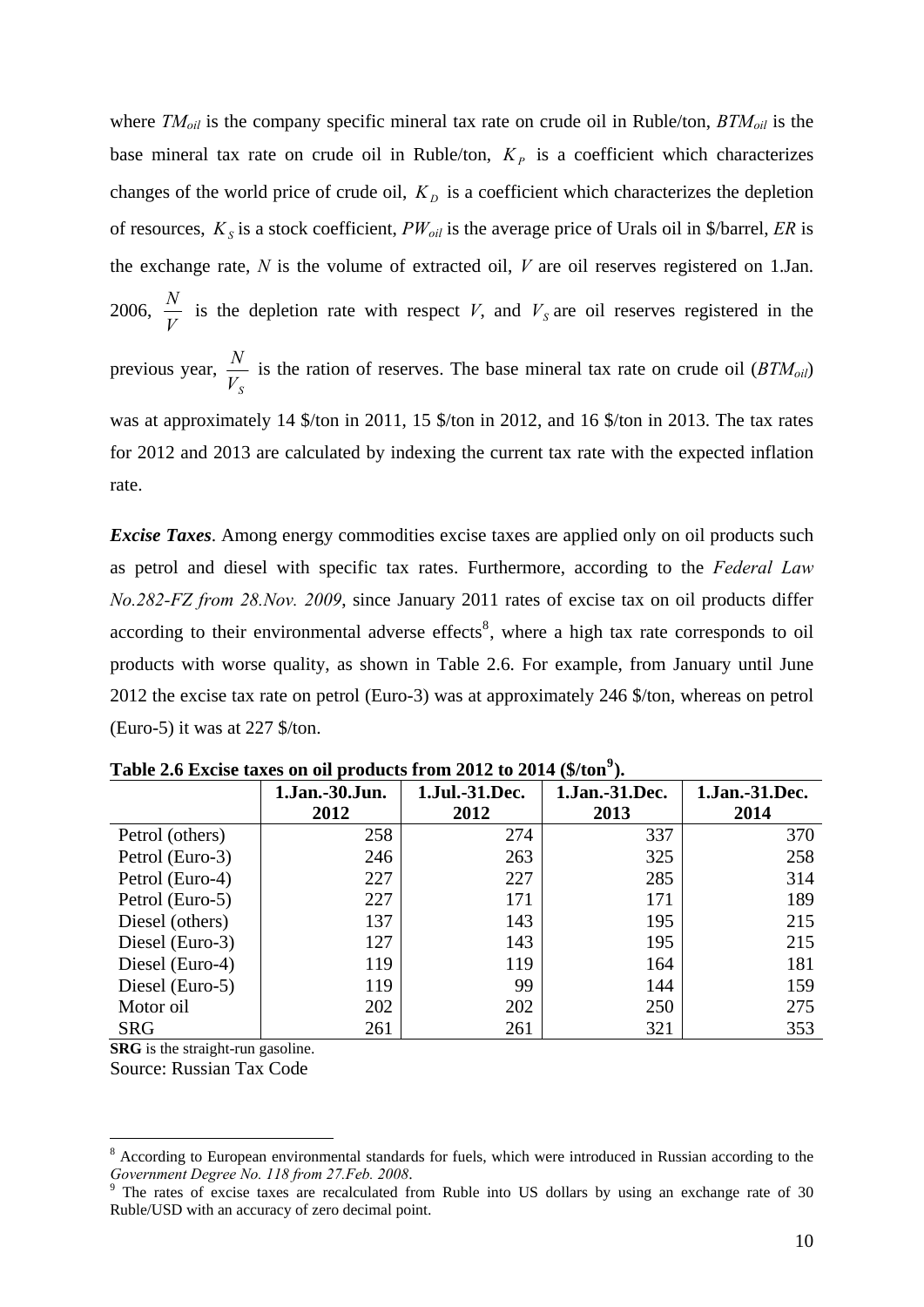### <span id="page-10-0"></span>**3 Theoretical Background**

According to the environmental taxation literature, an introduction of environmental taxes is often related to the concept of double dividend, where substituting environmental taxes for other distortionary taxes benefits not only the environment, but also reduces efficiency costs of the tax system. A "weak" and "strong" double dividend hypothesizes are distinguished. The relatively uncontroversial "weak" double dividend hypothesis argues that using revenues from environmental taxes to reduce other distortionary taxes, one can achieve cost savings (reductions in welfare costs of taxation) compared to the case where revenues are returned to households in lump-sum form. The more ambiguous "strong" double dividend hypothesis argues that not only can environmental welfare be increased but net welfare gains can be achieved by alleviating pre-existing distortions (Goulder, 1994). The theoretical literature on environmental taxation is mainly focused on pre-existing distortionary taxes in the labour and capital market (Goulder et al. 1997; de Mooij and Bovenberg, 1998), whereas interactions with other taxes such as imports and export taxes, valued added taxes, excise taxes, and mineral resource extraction taxes are often neglected.

Using the analytical model developed by Goulder et al. (1997), and further modified to an open economy model<sup>[10](#page-10-1)</sup> by Parry (2001), we analyze the welfare effect of pollution taxes. Since the Russian economy strongly depends on revenues from export taxes on energy resources, we extend the model framework by introducing an export tax on polluting commodities. Household utility is given by the following equation:

$$
U = u(C_1, C_2, H) - v(E_H), \tag{3.1}
$$

where  $u(*)$  is a utility function, which is quasi-concave and  $v(*)$  is a disutility function, which is concave. Both functions are continuous.  $C_l$  is the domestic demand for the non-polluting good 1, which is a composite of the domestically produced good  $(O<sub>l</sub>)$  and the imported good (*M*). The domestically produced and imported good 1 are treated as perfect substitutes (3.2).  $C_2$  is the domestic demand for the polluting good 2, which is produced domestically only. The domestic supply of good 2  $(C_2)$  is defined as the difference between the total supply  $(Q_2)$  and export  $(X)$ , as given in equation  $(3.3)$ . We consider the situation, where the country is an exporter of the polluting good. *H* is leisure.

$$
C_1 = Q_1 + M \tag{3.2}
$$

$$
C_2 = Q_2 - X \tag{3.3}
$$

<span id="page-10-1"></span> $10$  To make it comparable, we keep the notation which is applied by Parry (2001).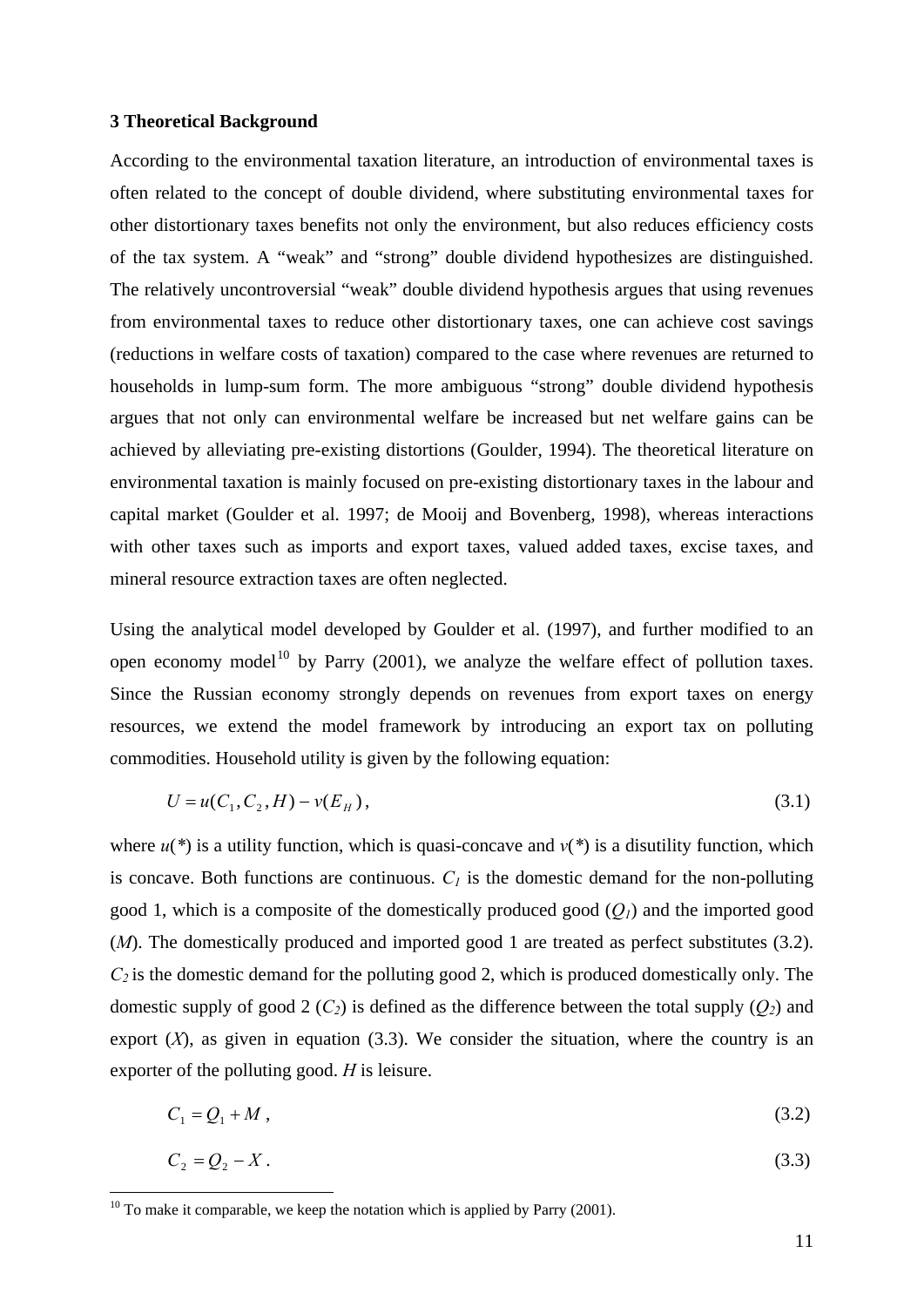We assume a small open economy, where the world price of the exported good (*X*) and the world price of the imported good (*M*) are normalized at unity. Therefore, the trade account balance is simply given by the following equation:

$$
M = X \tag{3.4}
$$

Consumption of good 2 induces emissions. The environmental quality at home country  $(E_H)$ and abroad  $(E_A)$  is defined by the following functions:

$$
E_H = e_H(C_2),\tag{3.5}
$$

$$
E_A = e_A(X). \tag{3.6}
$$

The marginal environmental damage (*D*) from consumption of good 2 ( $C_2$ ) in the home country is measured in value terms. This can be derived using the disutility function in (3.1) and (3.5):

$$
D = \frac{1}{\lambda} \frac{\partial v}{\partial e_H} \frac{\partial e_H}{\partial C_2},\tag{3.7}
$$

where  $\lambda$  is the marginal utility of income. We assume perfect competition and constant returns to scale in the production of both goods, where labour is the only input. Therefore, the marginal product of labour is constant, implying a perfectly elastic demand for labour. Normalizing the wage rate and prices at unity, the economy resource constraint can be written as follows:

$$
T = Q_1 + Q_2 + H \tag{3.8}
$$

where *T* is the household time endowment. The total labour supply is the difference between the time endowment and leisure:  $(T - H)$ . Households are assumed to maximise the utility (2.1) subject to the following household budget constraint:

$$
C_1 + (1 + \tau_{c2})C_2 = (1 - \tau_L)(T - H) + TR \t\t(3.9)
$$

where  $\tau_{C2}$  is the pollution tax on the good 2 (*C<sub>2</sub>*),  $\tau_L$  is the tax on labour income, and *TR* is the total government revenue, which is returned to households as lump-sum transfers. The total government revenue consists of revenues from pollution tax, labour tax, and export tax:

$$
TR = \tau_{C2} C_2 + \tau_L (T - H) + \tau_X X, \qquad (3.10)
$$

where  $\tau_X$  is the export tax. *TR* is exogenous in the model. This is because we analyse a revenue neutral experiment, where the revenue from the pollution tax is recycled through a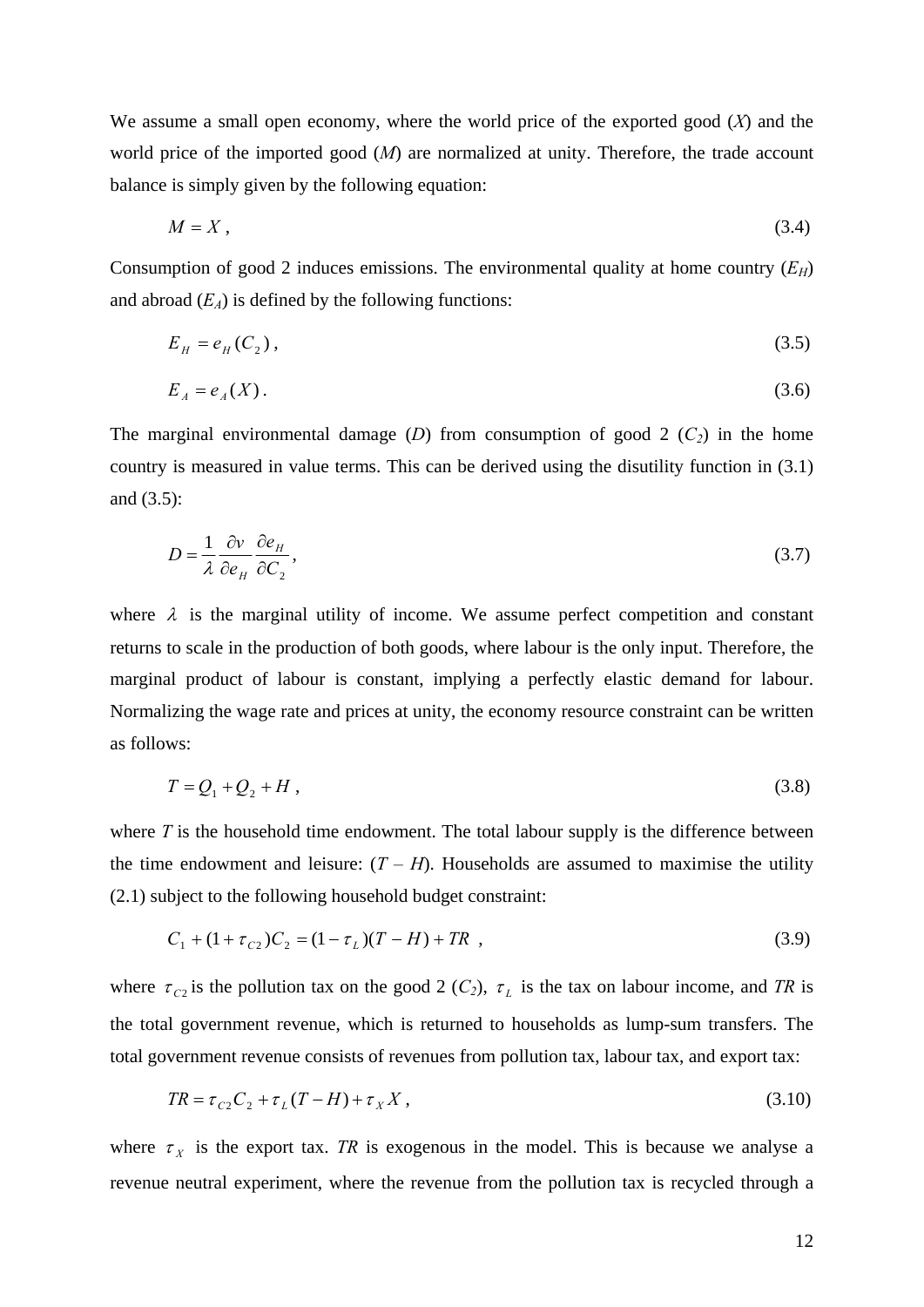reduction in the labour tax. Using this analytical framework, we can derive the following propositions.

**Proposition 1.** *The tax-interaction effect dominates the revenue-recycling effect, if*  $\tau_{C2} > 0$ *,*  $\tau_{\rm x}$  =0, and  $C_1$  and  $C_2$  are equal substitutes for leisure.

**Proof.** Totally differentiating equation (3.1) with respect to  $\tau_{c2}$ , we obtain the following expression for the welfare effect:

$$
\frac{dU}{d\tau_{C2}} = \left(\frac{\partial U}{\partial C_2} - \frac{\partial v}{\partial e_H} \frac{\partial e_H}{\partial C_2}\right) \frac{dC_2}{d\tau_{C2}} + \frac{\partial U}{\partial C_1} \frac{dC_1}{d\tau_{C2}} + \frac{\partial U}{\partial H} \frac{dH}{d\tau_{C2}}.
$$
\n(3.11)

Maximising the utility function (3.1) with respect to the household income balance (3.9), we obtain the following first-order conditions:

$$
\frac{\partial U}{\partial C_1} = \lambda \tag{3.12}
$$
\n
$$
\frac{\partial U}{\partial C_2} = \lambda (1 + \tau_{C2}) \tag{3.12}
$$

The implicit demand functions are the following:

$$
C_1(\tau_{c_2}, \tau_L); \t C_2(\tau_{c_2}, \tau_L); \t H(\tau_{c_2}, \tau_L). \t (3.13)
$$

Substituting  $(3.12)$  and  $(3.7)$  into  $(3.11)$  to obtain:

$$
\frac{1}{\lambda} \frac{dU}{d\tau_{c2}} = (1 + \tau_{c2} - D) \frac{dC_2}{d\tau_{c2}} + \frac{dC_1}{d\tau_{c2}} + (1 - \tau_L) \frac{dH}{d\tau_{c2}}.
$$
\n(3.14)

Differentiating (3.8) with respect to  $\tau_{c2}$  and making use of (3.2), (3.3) and (3.4), we obtain:

$$
\frac{dC_2}{d\tau_{c2}} = -\frac{dC_2}{d\tau_{c2}} - \frac{dH}{d\tau_{c2}}.
$$
\n(3.15)

Substituting (3.15) into (3.14), we obtain:

$$
\frac{1}{\lambda} \frac{dU}{d\tau_{c2}} = (\tau_{c2} - D) \frac{dC_2}{d\tau_{c2}} - \tau_L \frac{dH}{d\tau_{c2}}.
$$
\n(3.16)

Totally differentiating the implicit demand function for leisure (3.13) with respect to  $\tau_{C2}$ , we obtain:

$$
\frac{dH}{d\tau_{c2}} = \frac{\partial H}{\partial \tau_{c2}} + \frac{\partial H}{\partial \tau_L} \frac{d\tau_L}{d\tau_{c2}}.
$$
\n(3.17)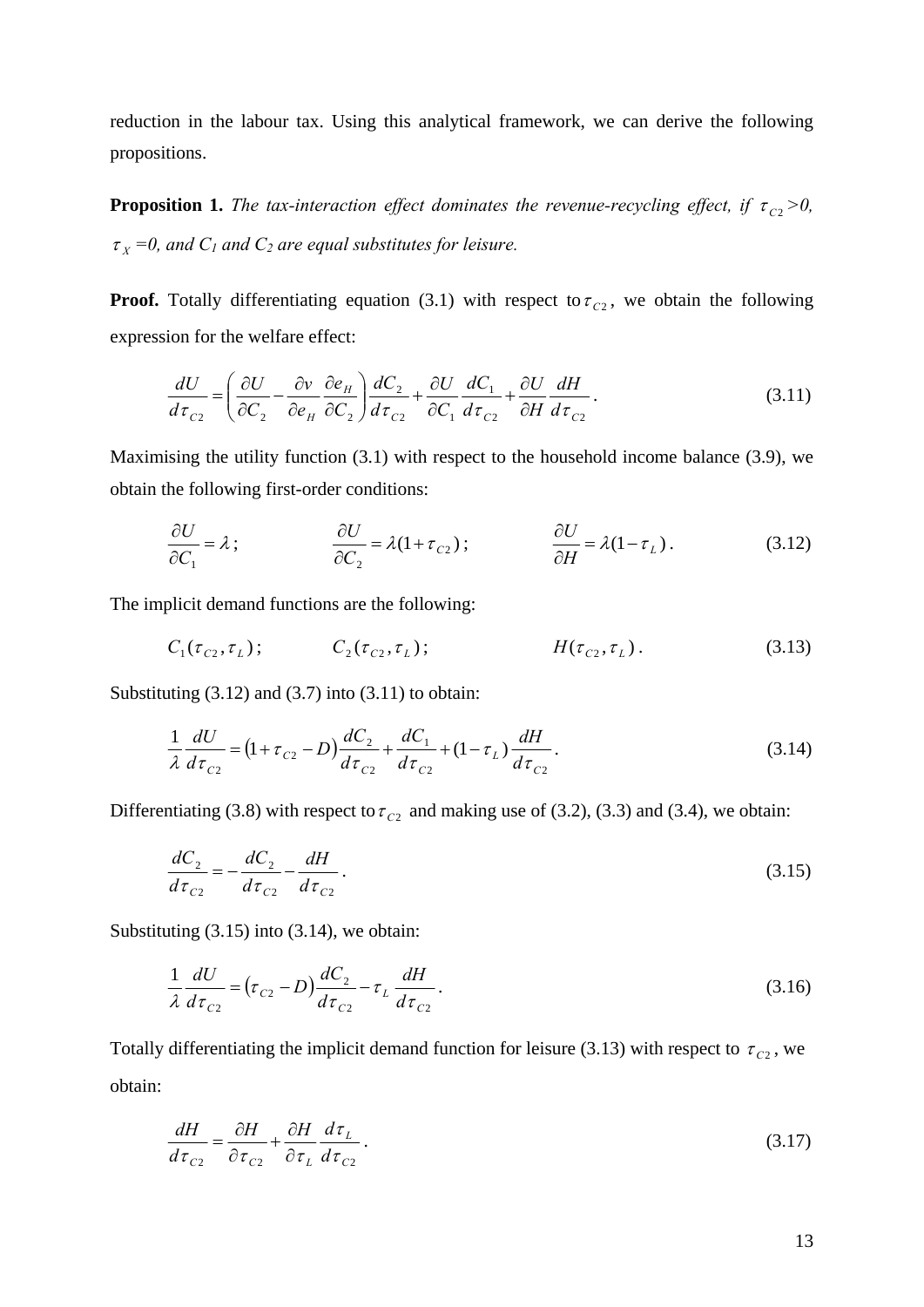Totally differentiating the government revenue equation (3.10) with respect to  $\tau_{C2}$ , after some simple algebraic manipulation, gives

$$
\frac{d\tau_L}{d\tau_{C2}} = -\frac{C_2 + \tau_{C2} \frac{dC_2}{d\tau_{C2}} - \tau_L \frac{\partial H}{\partial \tau_{C2}} + \tau_X \frac{dX}{d\tau_{C2}}}{T - H - \tau_L \frac{\partial H}{\partial \tau_L}}.
$$
\n(3.18)

Substituting  $(3.18)$  and  $(3.17)$  into  $(3.16)$ , we can obtain:

$$
\frac{1}{\lambda} \frac{dU}{d\tau_{c2}} = (\tau_{c2} - D) \frac{dC_2}{d\tau_{c2}} + M \left( C_2 + \tau_{c2} \frac{dC_2}{d\tau_{c2}} + \tau_X \frac{dX}{d\tau_{c2}} \right) - (1 + M)\tau_L \frac{\partial H}{\partial \tau_{c2}}, \quad (3.19)
$$
\n
$$
\frac{dW^P}{dW^P} \qquad \frac{\partial W^R}{dW^I}
$$
\nwhere  $M = \frac{\tau_L \frac{\partial H}{\partial \tau_L}}{T - H - \tau_L \frac{\partial H}{\partial \tau_L}}.$ \n
$$
(3.20)
$$

According to Goulder et al. (1997), the numerator in equation (3.20) defines the partial equilibrium net welfare from a marginal change in the labour tax. This is the change in leisure multiplied by  $\tau_L$ . The denominator defines the partial equilibrium change in government revenues from a marginal change in the labour tax. Therefore, *M* is the partial equilibrium efficiency  $costs<sup>11</sup>$  $costs<sup>11</sup>$  $costs<sup>11</sup>$  resulting from an increase of labour tax to receive an additional dollar. The first term in the RHS of the equation (3.19) is the Pigouvian effect,  $dW^P$ , which is defined as a reduction of *C2*, multiplied by the difference between the marginal social benefit and the marginal social cost. The revenue recycling effect is labeled by  $\partial W^R$ . The revenue-recycling effect defines efficiency gains from a reduction of labour tax and gains from pollution tax revenues. The tax interaction effect which is labeled by  $\partial W^I$  defines the welfare loss, resulting from decreasing labour supply and revenues from labour taxes. The tax interaction effect  $(\partial W^I)$  can be shown by the following approximation, which is derived following Goulder et al. (1997) (see appendix A):

$$
\partial W^{I} = \phi_{C} M C_{2}, \text{ where } \phi_{C} = \frac{n_{C_{2}H}^{C} + n_{LI}}{n_{C_{1}H}^{C} \frac{C_{1}}{C_{1} + C_{2}} + n_{C_{2}H}^{C} \frac{C_{2}}{C_{1} + C_{2}} + n_{LI}}
$$
\n(3.21)

1

<span id="page-13-0"></span><sup>&</sup>lt;sup>11</sup> According to Goulder et al. (1997),  $M$  is also defined as marginal excess burden of labour taxation, where one plus the marginal excess burden of taxation equals the marginal cost of public funds.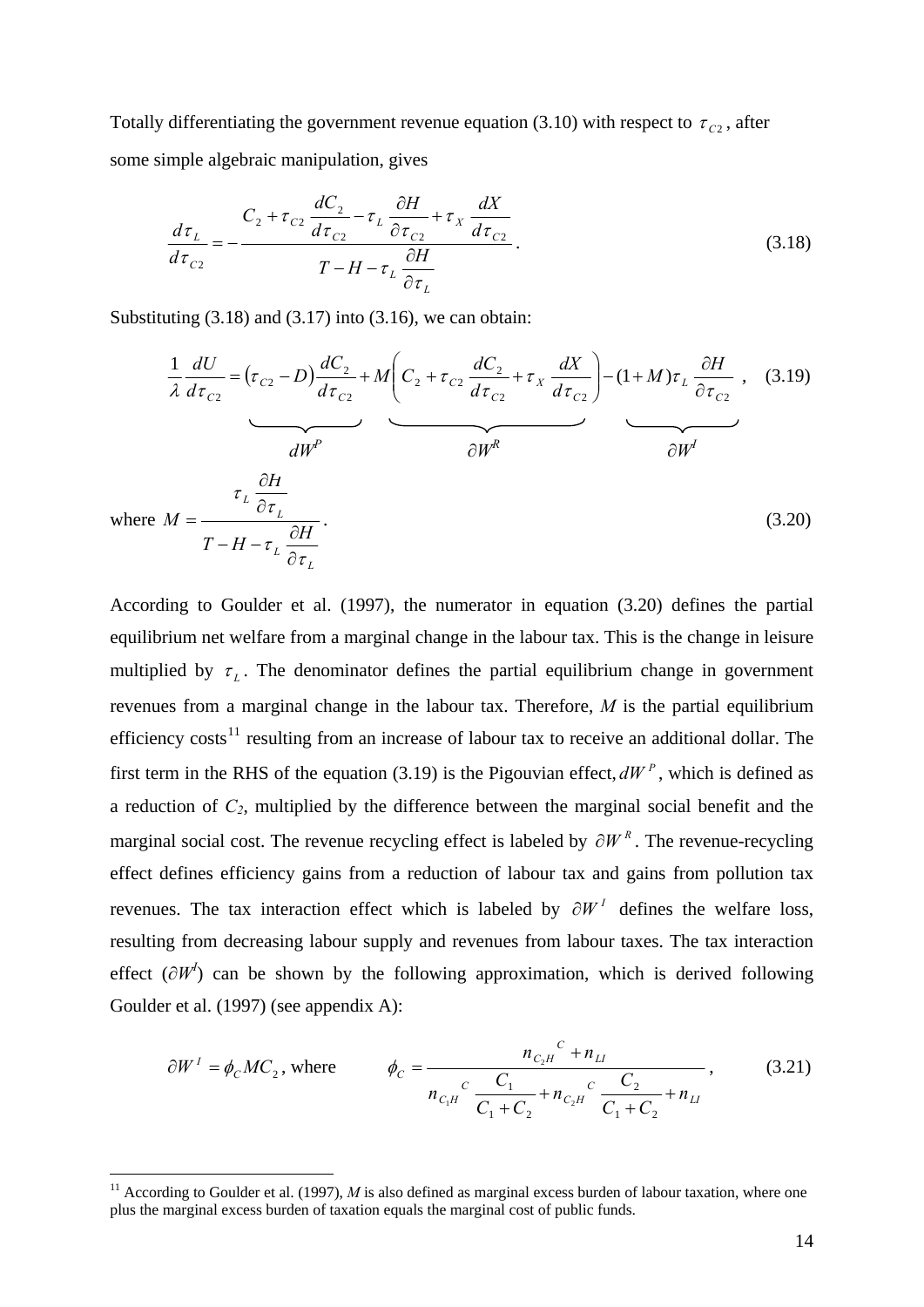where  $n_{C_1H}^C$  and  $n_{C_2H}^C$  are the compensated elasticities of demand for  $C_1$ , and  $C_2$  with respect to the price of leisure, and  $n_{\text{L}I}$  is the income elasticity of labour supply. The degree of substitution between  $C_2$  and leisure compared to that between total consumption and leisure is measured by the term,  $\phi_c$ . For example, if  $C_l$  and  $C_2$  have equal elasticities of substitution for leisure  $(n_{C<sub>1</sub>H}^C$  equals  $n_{C<sub>2</sub>H}^C$ ), then  $\phi_X$  equals unity. Therefore, the difference between the revenue-recycling effect ( $\partial W^R$ ), and the tax-interaction effect ( $\partial W^I$ ) equals:

$$
M\left(\tau_{C2}\frac{dC_2}{d\tau_{C2}} + \tau_X \frac{dX}{d\tau_{C2}}\right).
$$
\n(3.22)

If 
$$
\tau_{C2} > 0
$$
,  $\tau_X = 0$ , then  $\partial W^1 > \partial W^R$  by the term  $M\left(\tau_{C2} \frac{dC_2}{d\tau_{C2}}\right)$ . Q.E.D.

This confirms the conclusion made by Parry (1995) and Goulder et al. (1997) and implies a failure of the strong double dividend hypothesis. The intuitive explanation for this is that narrow-based taxes (pollution taxes) induce a larger marginal excess burden compared to broad-based taxes (income taxes). Nevertheless, if pollution goods and leisure are complements, the tax-interaction effect is an efficiency gain (Goulder et al. 1997). In addition, Bovenberg and de Mooij (1994) show that the optimal pollution tax typically falls short of the Pigouvian tax in the presence of tax distortions in the labour market. This means that substituting pollution taxes for labour taxes exacerbate pre-existing distortions rather than alleviate this.

**Proposition 2.** *The tax-interaction effect is less than the revenue-recycling effect, if*   $0 < \tau_{c2} < \tau_X$  and  $C_1$  and  $C_2$  are equal substitutes for leisure.

**Proof.** Under the assumption of a small open economy and homogeneity of  $C_2$  and X in supply, 2 2  $\frac{dC_2}{d\tau_{C2}} = \frac{dX}{d\tau_{C2}}$  where 2 2  $d\tau_c$  $\frac{dC_2}{dt}$  <0 and  $d\tau_{_{C2}}$  $\frac{dX}{dt}$  >0. Therefore from (3.22), if  $\tau_{C2} < \tau_X$ , then  $\partial W^{I} < \partial W^{R}$ . **O.E.D.** 

Expanding base of the export tax results in additional revenues, which allows for a larger reduction in labour taxes. Such a *positive tax-interaction effect* decreases the cost of environmental tax reform, raising the possibility of a strong double dividend.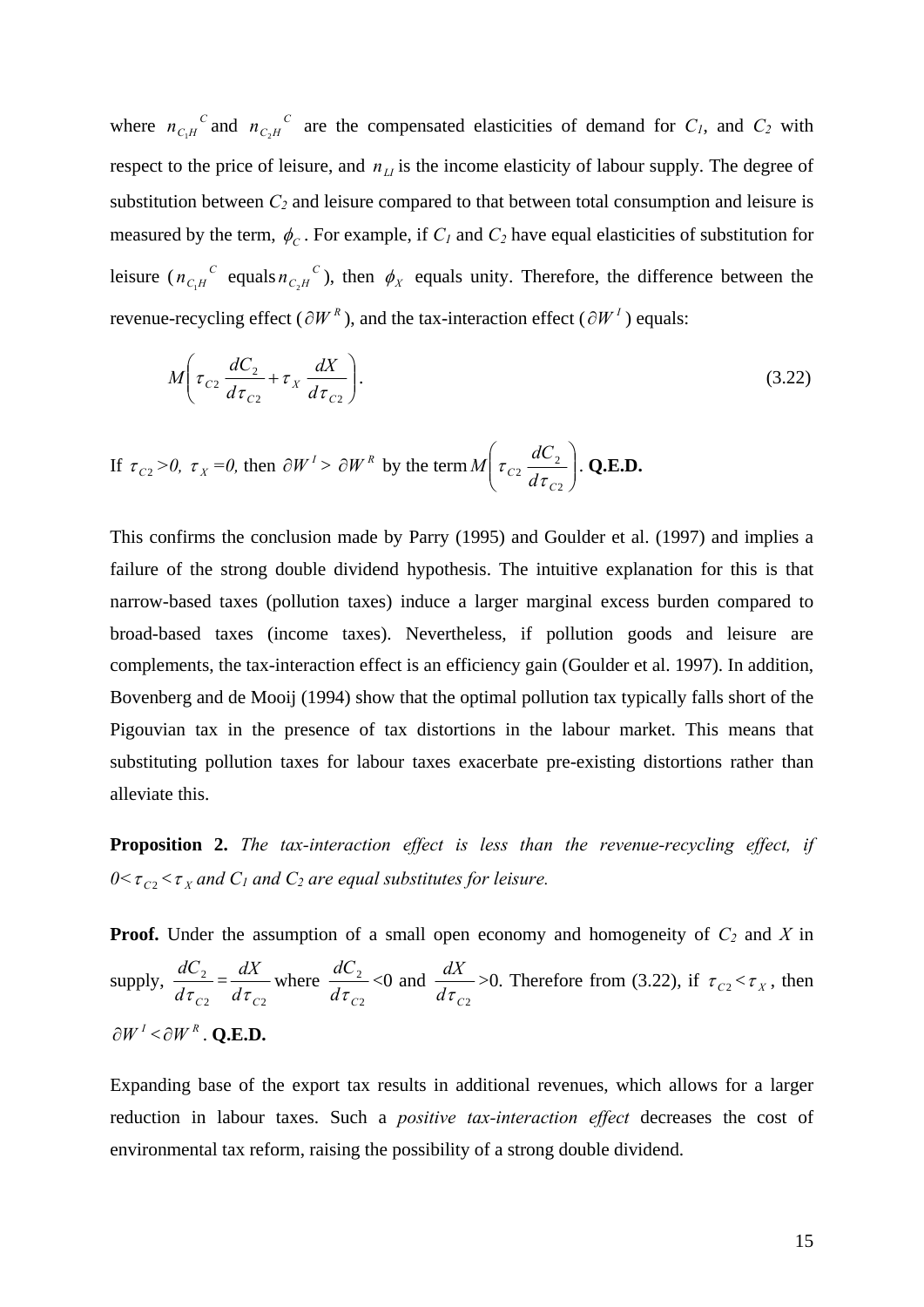**Proposition 3.** *The tax-interaction effect equals the revenue-recycling effect, if*  $\tau_{C2} = \tau_{X}$ ,  $\tau$ <sub>x</sub> >0, and  $C_1$  and  $C_2$  are equal substitutes for leisure.

## **Proof** follows from the proof of the **Proposition 2,** see equation (3.22). **Q.E.D.**

Using this analytical framework, we can also see that introducing (increasing) pollution taxes harms the environmental quality abroad: 2  $\mathcal{C}$ <sup>2</sup>  $\mathcal{C}$ <sup>2</sup>  $\mathcal{C}$ <sup>2</sup> *A C A d dX*  $d\tau_{C2}$   $\partial X \, d\tau$  $\frac{de_A}{\sqrt{e_A}} = \frac{\partial e_A}{\partial x} \frac{dX}{dx} < 0$  because *X*  $\partial e_{A}$  $\hat{o}$  $<0$  and  $d\tau_{C2}$  $\frac{dX}{dx}$  >0. This indicates the emission leakage effect.

In addition, other important aspects of the double dividend hypothesis can be summarized as follows:

- (1) Williams<sup>[12](#page-15-0)</sup> (2002) analyses the link between pollution, human health, and labour productivity. By using a modified version of the model developed by Parry et al. (1999), he shows that introducing pollution taxes can improve health, resulting in increases of labour productivity. This creates additional benefits from the environmental tax reform, *benefit-side tax-interaction effect*, which can offset the negative tax-interaction effect under certain conditions.
- (2) Parry and Bento  $(2000)^{13}$  $(2000)^{13}$  $(2000)^{13}$  show that welfare gains from substituting environmental taxes for labour taxes can be substantially larger, when tax-favoured consumption is introduced in the model. This is because labour taxes distort also the choice among consumption goods.
- (3) In the presence of capital in the short and medium term, an environmental tax reform can induce the so-called *tax-shifting effect* between factors. For example, if capital is internationally mobile, substituting environmental taxes for capital taxes can yield a double dividend, or if capital is internationally immobile, substituting environmental taxes for labour taxes can reduce the efficiency costs of the tax system. Nevertheless, in the long-run, capital is rather perfectly mobile. Therefore, under the assumption of international capital mobility, an environmental tax reform can exacerbate rather than alleviate initial inefficiencies in the tax system (de Mooij and Bovenberg, 1998).
- (4) Apart from capital, natural resources can also be considered as a fixed factor. For instance, Bento and Jacobsen (2007) show that in the presence of a fixed factor and untaxable Ricardian rents, an environmental tax reform can induce a double dividend

1

<span id="page-15-0"></span><sup>&</sup>lt;sup>12</sup> In comparison, Williams (2003) considers the relationship between pollution and the health effect only.<br><sup>13</sup> For another special case see Parry and Bento (2001).

<span id="page-15-1"></span>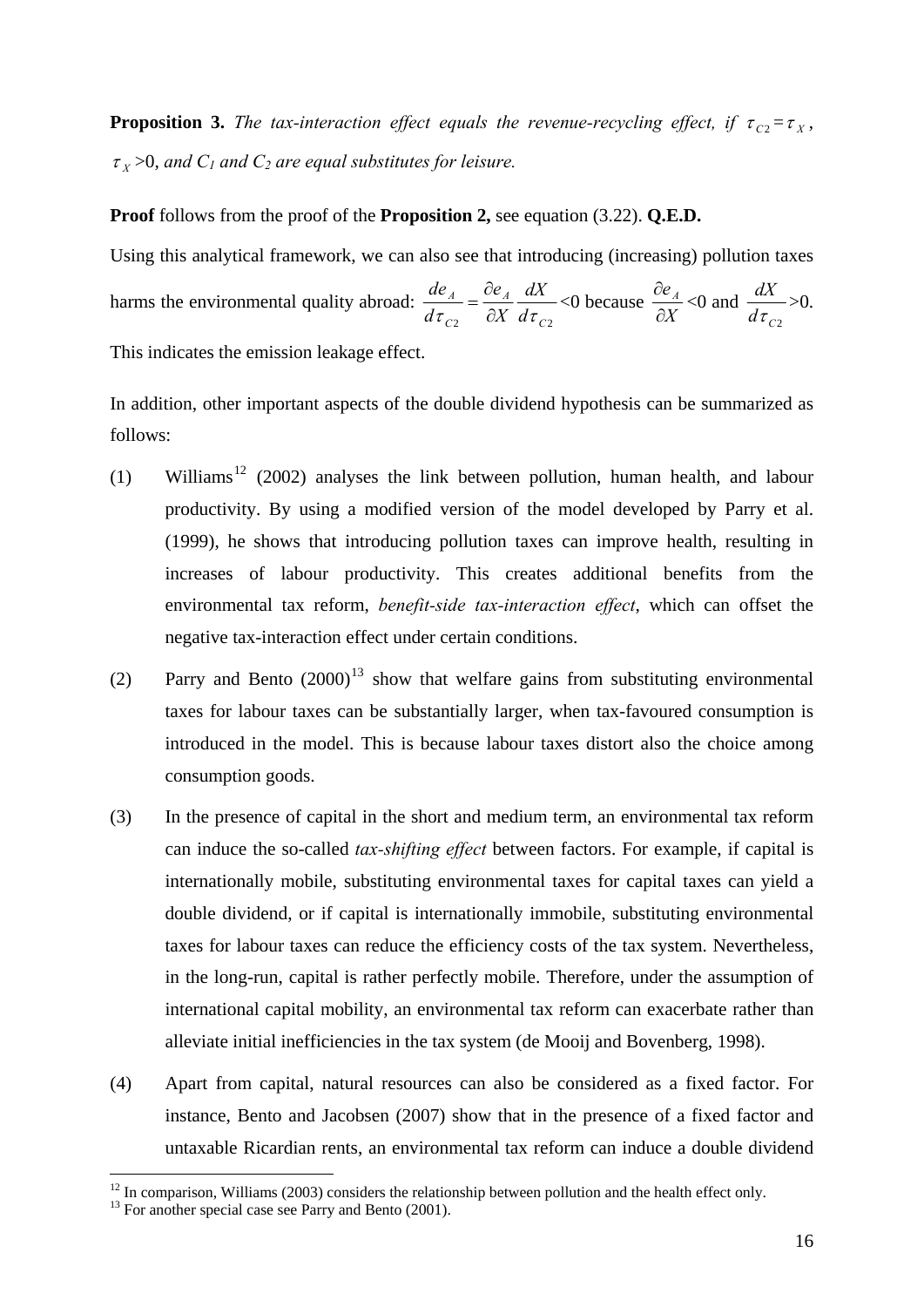since the burden of environmental taxes is shared by labour and natural resources in terms of lower prices of natural resources (Ricardian rents).

- (5) According to Bovenberg and Ploeg (1998), important conditions under which an environmental tax reform can increase employment are the following: low initial tax rates on resources, a large production share of fixed factors, and high substitution between labour and resources. The use of exhaustible resources, however, is often subject for high taxes.
- (6) Furthermore, there are other types of tax-shifting effects that can lead to a double dividend such as tax-shifting across countries (terms of trade effect) and tax-shifting among household incomes. For example, Killinger (1995) and de Mooij (1996) show that the burden of environmental taxation can be partially shifted to foreign supplier trough a terms-of-trade effect. This, however, is feasible only for large economies, which can affect the world market price, exercising some market power.

A strong tax-shifting effect is the crucial condition for the occurrence of a strong double dividend (de Mooij, 1996). In general, the occurrence of double-dividend effects is ambiguous. The outcome, *inter alia*, depends on the tax and economic structure, household preferences, factor mobility, factor substitution, and revenue recycling strategies. Hence general equilibrium analysis is an appropriate analytical method (Goulder, 2002)*.* 

## <span id="page-16-0"></span>**4 Numerical Model**

## <span id="page-16-1"></span>**4.1 Model and Database**

The model is a modified version of the comparative static "STAGE" model (McDonald, 2007). The STAGE model is a member of the class of computable-general equilibrium (CGE) models descended from the model described by Dervis et al. (1984) and more specifically the USDA ERS model (Robinson et al., 1990; and Kilkenny, 1991). The model is a Social Accounting Matrix (SAM) based single-country CGE model, which is implemented in General Algebraic Modeling System (GAMS) software. For informal descriptions of the model see appendix B.

This analysis is based on version 7 of the Global Trade Analysis Project (GTAP) database, which represents the global economy in 2004. The GTAP database describes bilateral trade, production, and consumption of 57 commodities and 113 regions (GTAP, 2007). The GTAP database does not, however, include any enterprise accounts, and only one aggregated private household is represented in the database. For our analysis we extract a Social Accounting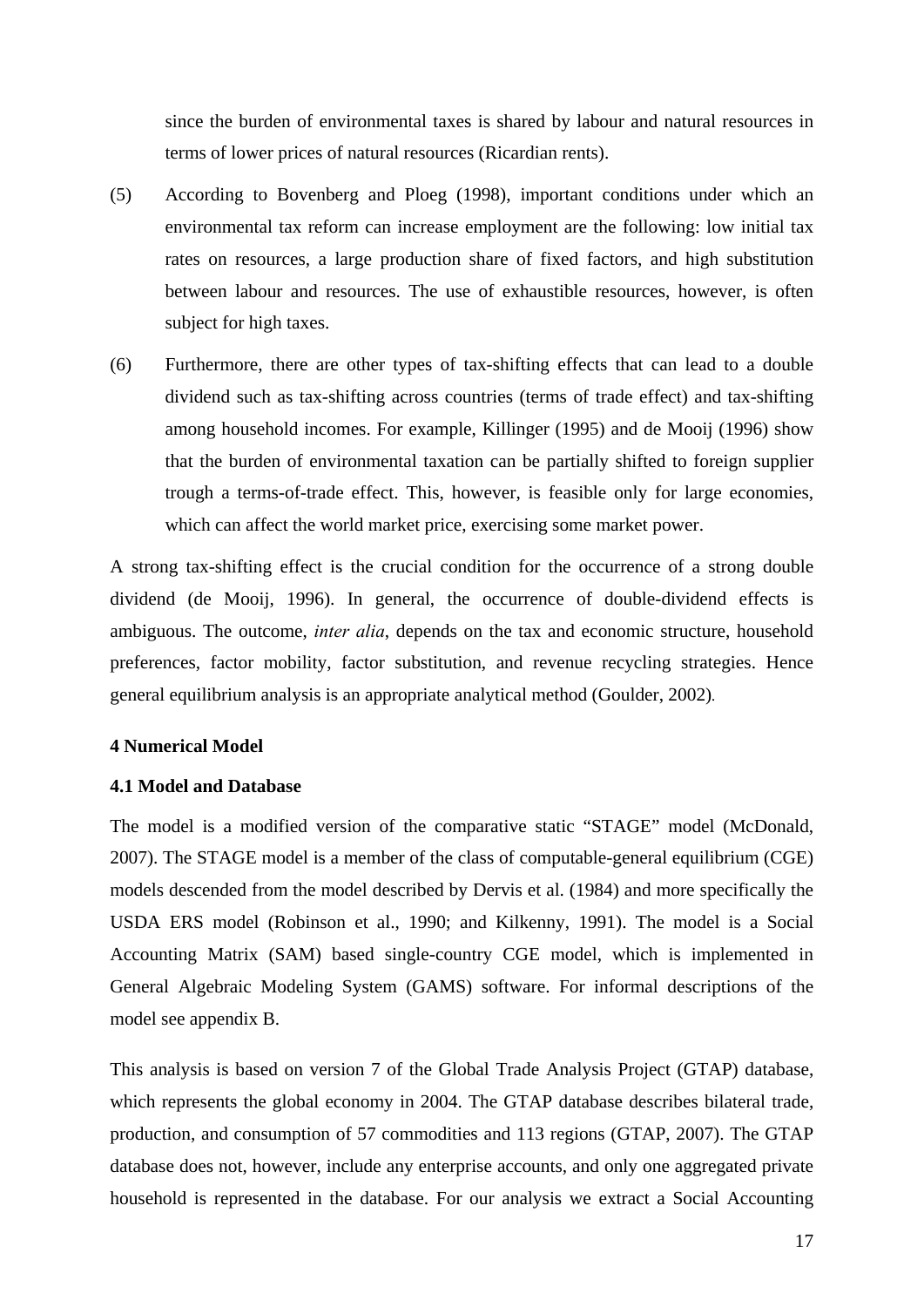Matrix (SAM) for Russia using the GAMS version of the SAM extraction program developed by McDonald and Thierfelder (2004). For this analysis, we aggregate 57 activities to 25 activities, where the SAM for Russia represents single product activities. The database provides information on the main policy instruments such as import and export taxes, consumption taxes, taxes on factor income, and taxes on factor use. According to the model framework, commodity taxes are imposed on the final consumption as well as the intermediate consumption. This, however, does not reflect the real system of value added taxation in Russia. Under a value added tax system, which is applied in Russia as well as many European countries, only the final consumption is taxed so that industries receive rebates to avoid the cascading effect. Therefore, we can not draw any explicit conclusion with respect to value added taxes; however, we can form plausible expectations based on changes in final consumption. Furthermore, corporate income taxes are not explicitly depicted in the database so that taxes on capital income include corporate income taxes, taxes on interest from bank deposits and dividends.

CO2 coefficients are calculated based on the Energy Information Administration (EIA) database (2011), by dividing the total CO2 emission of a certain energy product (measured in million metric tons) by the total amount of energy used (measured in quadrillion Btu). Coal and petroleum products contain the largest emission contents: for example, the CO2 coefficient for coal is 93 million metric tons per quadrillion Btu, petroleum products and crude oil (67), natural gas, and gas manufacture (54). Moreover, following the GTAP emission database (Lee, 2008), CO2 coefficients of coal, crude oil, and petroleum products used by the petroleum sector equal zero. The same assumption is made for natural gas used by gas manufacturing.

## <span id="page-17-0"></span>**4.2 Experiments and Model Closures**

In this analysis we simulate an introduction of carbon taxes on energy commodities such as coal, natural gas, petroleum products, and gas manufacture used by households and industries. Carbon taxation is not applicable for crude oil since crude oil is consumed mainly by the petroleum sector. For instance, the share of crude oil consumption by the petroleum sector is 98% of domestic consumption (GTAP, 2007). The magnitude of carbon taxation aims at a targeted reduction of carbon emissions by 10% through a proportional increase in tax rates on carbon emissions. This means that carbon taxes differ between energy commodities according to the CO2 coefficients, yet are the same among sectors and households. Revenues from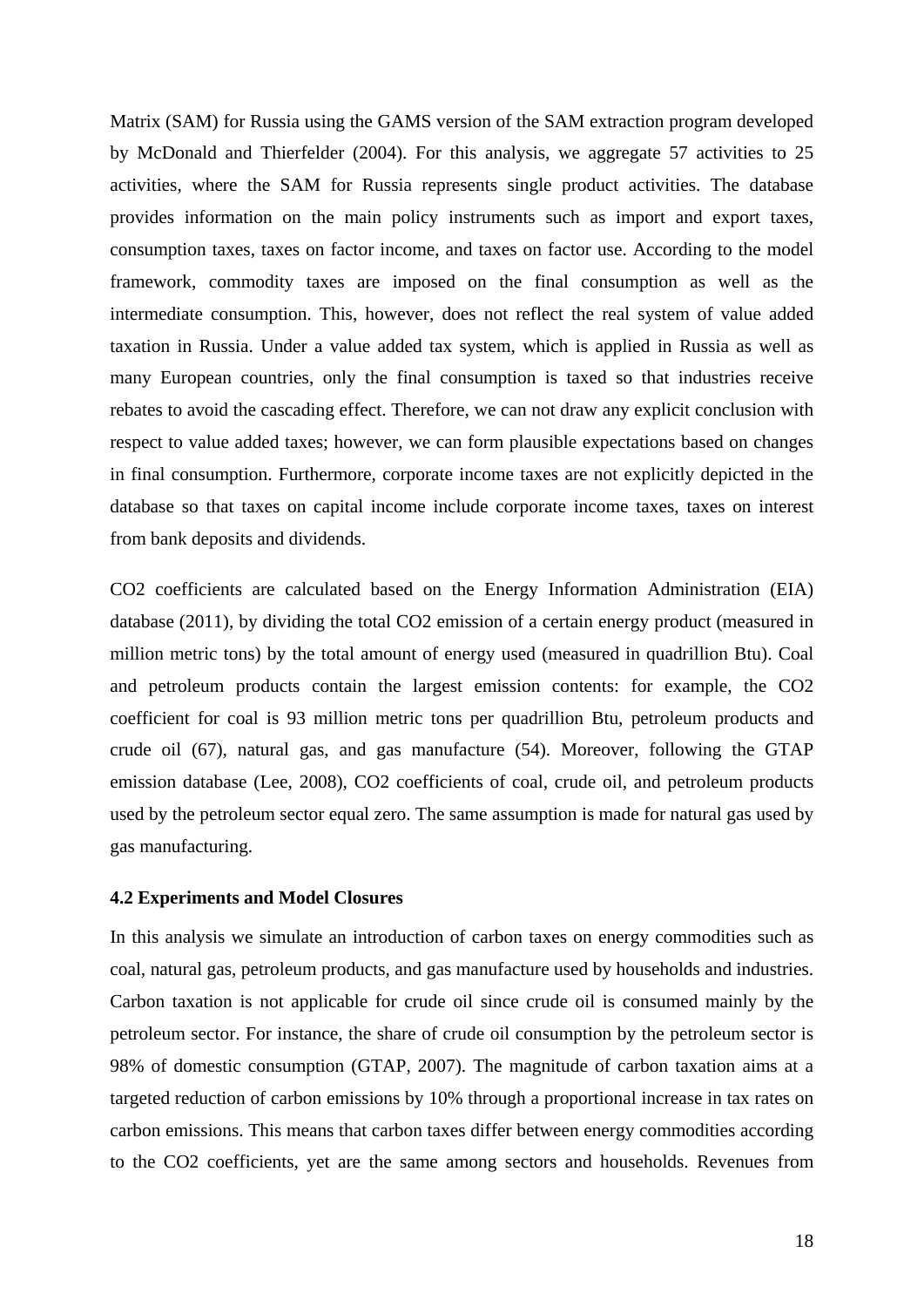carbon taxes are recycled through a reduction in taxes on income from unskilled and skilled labour. In the model we assume the following closure rules:

*Foreign Exchange Closure*. The external trade balance is fixed and the exchange rate is flexible so that changes in the exchange rate clear the foreign exchange market;

*Investment-Savings Closure.* Volumes of investment are fixed and household savings rates are variable so that the capital accounts are cleared by changes in the household savings rate. The assumption of fixed investment is consistent with the long-run experiment;

*Government Account Closure*. Government savings rates and government consumptions are fixed so that the government account is cleared by a reduction of labour taxes;

*Numeraire.* The consumer price index (CPI) is set as numeraire;

*International Factor Mobility Closure*. All factors are assumed to be internationally immobile;

*Factor Market Closure*. Capital is assumed to be perfectly mobile among sectors; however, we assume immobility of natural resources. Land is used by the agricultural sector only, and hence it is a *de facto* immobile resource. Furthermore, we assume a perfectly elastic supply of land. This is because Russia has a large potential for land resources – a lot of land remains fallow. The supply of skilled and unskilled labour is assumed to be inelastic. We incorporate supply functions for skilled and unskilled labour:

$$
FS_f = shfs_f * (WF_f * (1 - TYF_f))^{efs_f},
$$
\n(4.1)

where  $FS_f$  is the supply of skilled and unskilled labour,  $shfs_f$  is the shift parameter for the supply function,  $WF_f$  is the wage level,  $efs_f$  is the labour supply elasticity which is assumed to equal 0.30, following Böhringer et al.  $(2008)^{14}$  $(2008)^{14}$  $(2008)^{14}$ ,  $T Y F_f$  is the tax on factor income.

## <span id="page-18-0"></span>**5 Results**

1

Introducing carbon taxes results in welfare gains measured by equivalent variation<sup>[15](#page-18-2)</sup> (EV) of 2575 million USD or 0.9% of initial household expenditures. Household income increases by 1.3% because of higher income from land via an increase in supply of land as well as higher income from increased skilled and unskilled labour via lower labour taxes and higher labour supply. Moreover, the real GDP increases by 0.5%, accompanied by a depreciation of the

<span id="page-18-1"></span><sup>&</sup>lt;sup>14</sup> Evers et al. (2008) confirms this order of magnitude found that the mean labour supply elasticity for men equals 0.07, whereas for women it is 0.43.

<span id="page-18-2"></span> $15$  Equivalent variation measures how much a consumer would pay before a price increase to avoid the price increase so that the income change is equivalent the price change regarding the utility change (Varian, 1999).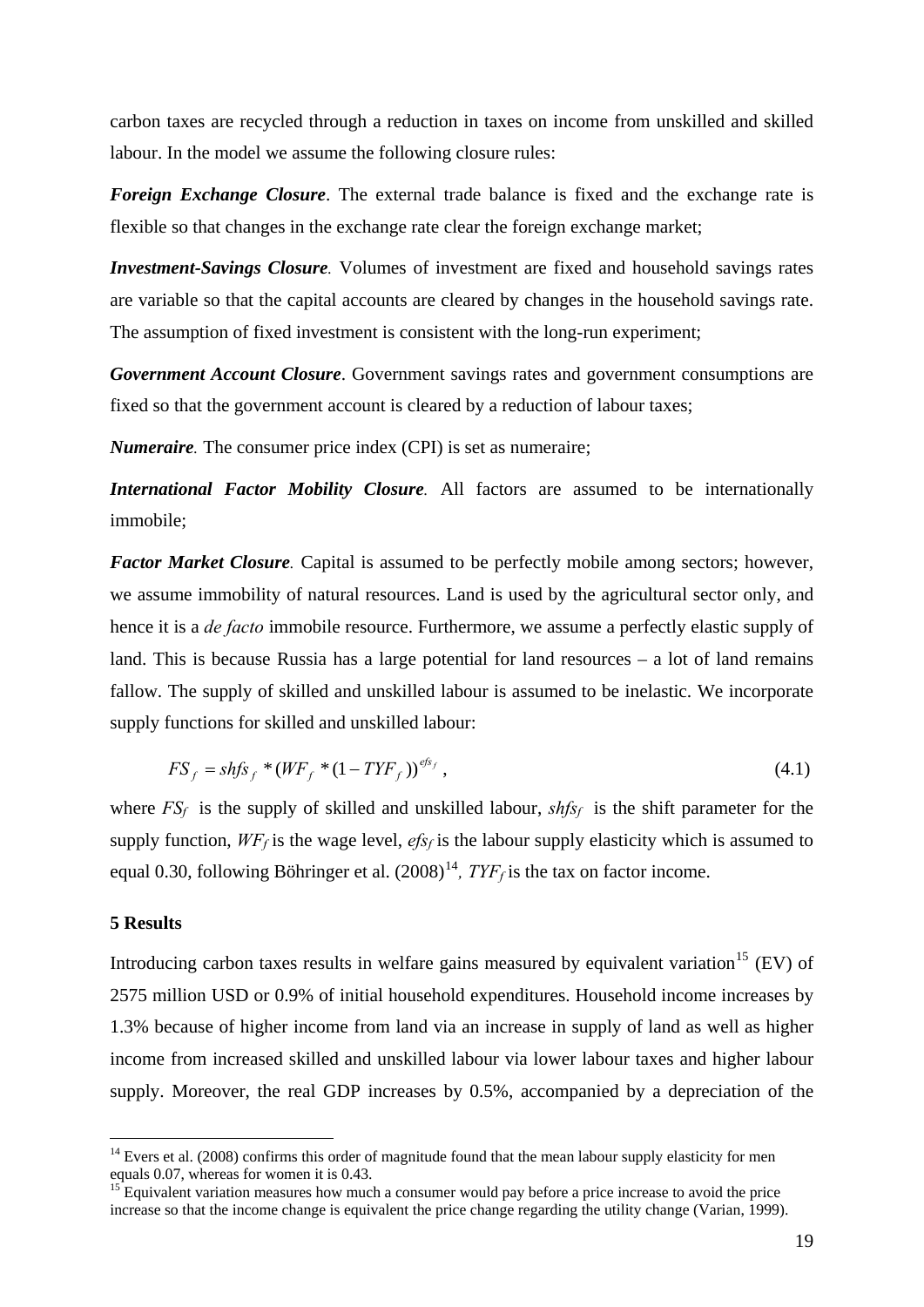currency by 0.5%. Household expenditure – household income net of savings plus lump-sum transfers – increases by 1.8%, which is stronger than the increase in household income because of a lower savings rate, which falls by 1%. According to the model closures, government savings, government consumption, and investment are fixed, which implies an investment driven closure. Due to increasing household income, the savings rate decreases to match fixed investment. Alternatively, if we fix the savings rate, investment in real terms would increase because of higher household income; however, the increase in final consumption would be less pronounced than it is under the investment driven closure. Introducing carbon taxes compensated by a reduction in taxes on labour income leads to a decrease of total government expenditures by 2.1% because of a decreasing price of public services, whereas government consumption and savings are fixed. Government consumption consists mainly of public services. As shown in Table 5.1, substituting carbon taxes for labour taxes leads to increases in revenues from export, import and land taxes. In addition, expenditures on production subsidies and transfers to households increase. In contrast, revenues from taxes on factor income and consumption taxes decrease. The reasons for this are explained further below.

|                                             | Absolute changes in | <b>Relative changes in</b> |
|---------------------------------------------|---------------------|----------------------------|
|                                             | million USD         | $\frac{6}{9}$              |
| <b>Import taxes</b>                         | 54.89               | 0.56                       |
| <b>Export taxes</b>                         | 1037.30             | 4.05                       |
| <b>Consumption taxes</b>                    | $-1624.12$          | $-3.25$                    |
| <b>Capital income taxes</b>                 | $-706.94$           | $-3.73$                    |
| Labour income taxes (unskilled labour)      | $-10207.60$         | $-33.86$                   |
| <b>Labour income taxes</b> (skilled labour) | $-4797.92$          | $-34.09$                   |
| <b>Land taxes</b>                           | 4.96                | 1.15                       |
| <b>SSC</b> (unskilled labour)               | $-153.74$           | $-1.06$                    |
| <b>SSC</b> (skilled labour)                 | $-94.96$            | $-1.41$                    |
| <b>Mineral resource extraction taxes</b>    | $-86.65$            | $-3.66$                    |
| <b>Production subsidies</b>                 | 4.57                | 0.66                       |
| Lump-sum transfers                          | 1131.38             | 1.27                       |
| <b>Carbon taxes</b>                         | 15936.51            | no                         |

**Table 5.1 Changes of government revenues and expenditures from trade and domestic taxes (million USD and %).** 

Source: model simulation results

*Domestic Taxes.* Substituting carbon taxes for taxes on labour earnings leads to increases in supply of unskilled and skilled labour by 2.4% and 2.3%, respectively (Fig. 5.1). Increases in labour supply indicate the so-called employment double dividend (Bovenberg and Ploeg, 1998). Due to tax incidence, gross wages for unskilled and skilled labour decreases by 3.3% and 3.6%, respectively. Tax rates on earnings from unskilled and skilled labour decrease by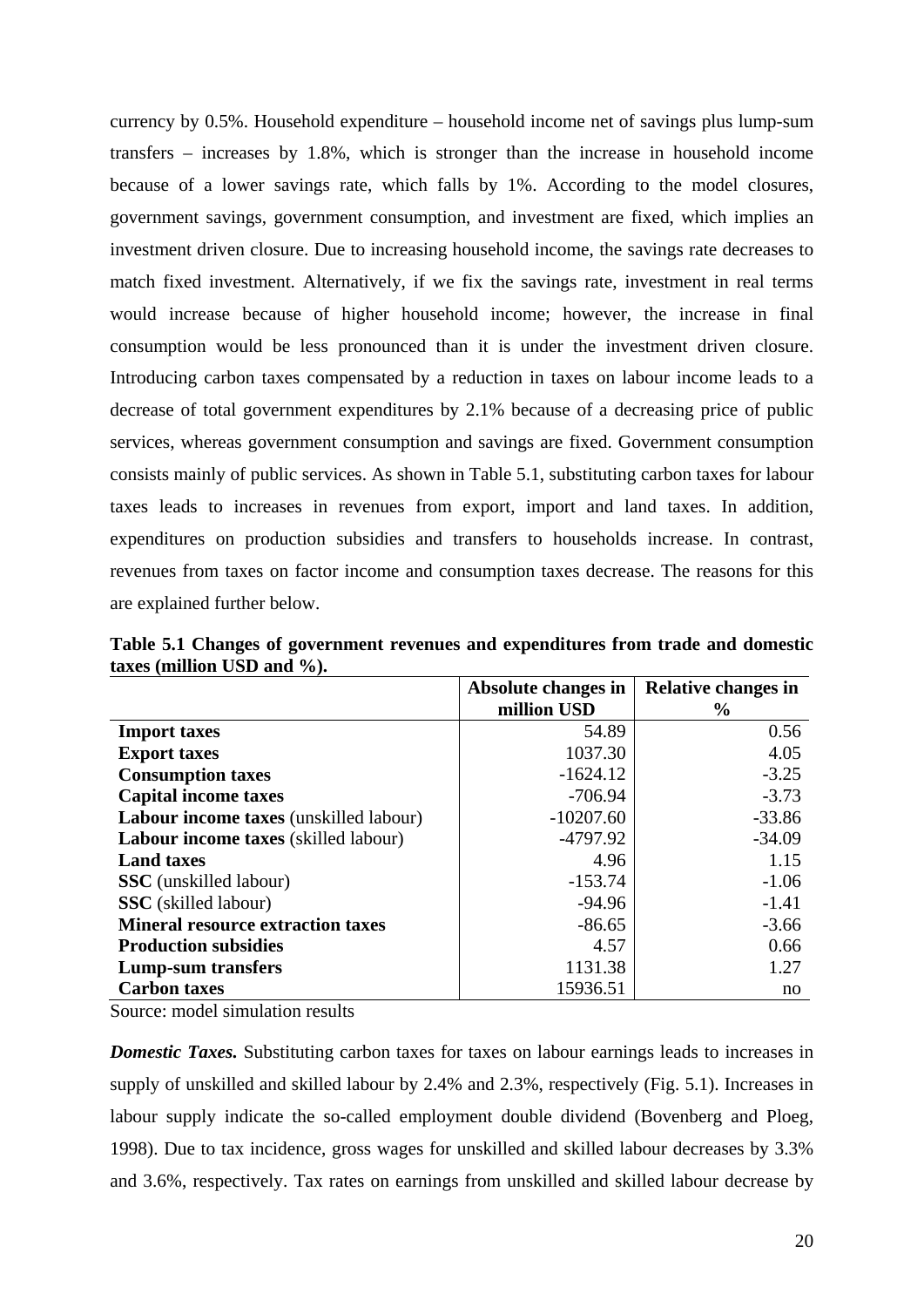33.15% each. Both a reduction in labour tax rates and decreasing gross wages lead to decreases in tax revenues from labour income: for example, revenues from taxes on unskilled and skilled labour decrease by 33.9% and 34.1%, respectively. On the other hand, a reduction in labour taxes as well as increasing labour supply alleviates distortions in the labour market. Furthermore, even though supply of labour increases, the amount of social security contributions from unskilled and skilled decreases by 1.1% and 1.4%, respectively, because of decreasing gross wages.



**Fig. 5.1 Changes of factor supply, factor prices, and revenues from factor taxes (%).** 

**USLab** is unskilled labour; **SLab** is skilled labour; **Cap** is capital; **NatlRes** is natural resources; **Lnd** is land. Source: model simulation results

Introducing carbon taxes leads to decreases in demand for capital and natural resources, resulting in decreases of returns to these factors. Decreasing prices of capital and natural resources indicate a so-called tax-shifting effect (de Mooij and Bovenberg, 1998; Bento and Jacobsen, 2007; Fraser and Waschik, 2010). This means that the burden of carbon taxes does not fully pass on to final consumers, yet it is partially absorbed by lower factor prices. According to the environmental taxation literature, the tax-shifting effect is an important condition for the occurrence of a strong double dividend (de Mooij, 1996). Under the assumption of a stock of capital and natural resources, changes of return to capital and resources determine changing tax revenues. Due to decreasing returns to capital and natural resources, revenues from taxes on capital income and mineral resource extraction taxes decrease by about 3.7% each. In contrast, revenues from land taxes increase by 1.1% because of increasing supply of land (Table 5.1).

Revenues from value added taxes and excise taxes are a significant part of the Russian government budget. As discussed in section 4.1, we can not draw any explicit conclusion with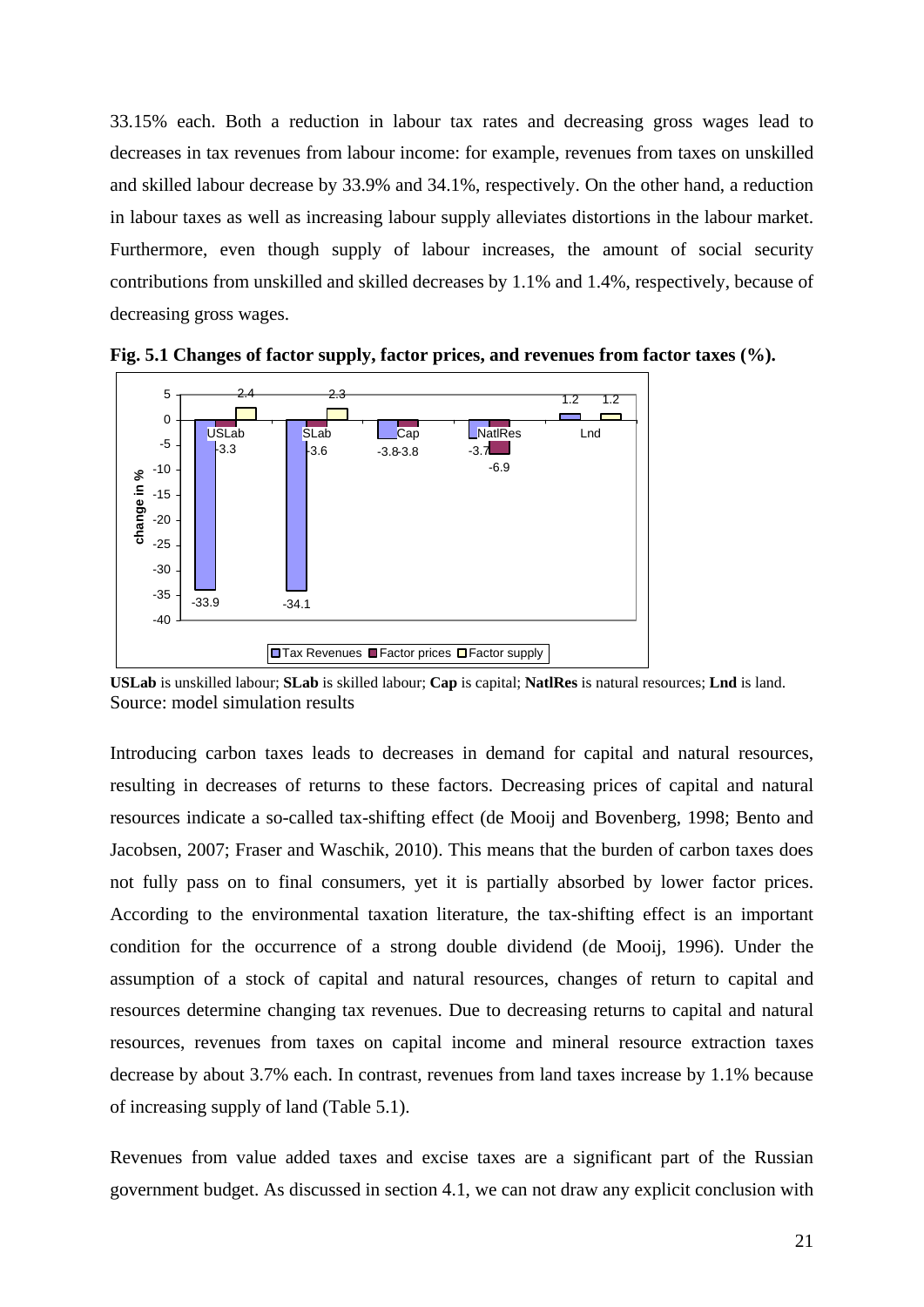respect to changes of revenues from value added taxes; however, we can form plausible expectations based on changes of final consumption. Table 5.2 reveals changes of household demand resulting from the environmental tax reform.

|                      | Changes of values in % | Changes of volumes in % |
|----------------------|------------------------|-------------------------|
| Agriculture          | 0.56                   | 1.18                    |
| Coal                 | $-14.16$               | $-5.03$                 |
| Crude oil            | $-1.59$                | 2.18                    |
| Natural gas          | $-4.17$                | $-0.47$                 |
| Minerals             | $-1.27$                | 2.03                    |
| Food products        | 0.58                   | 1.17                    |
| Textiles             | 1.06                   | 0.96                    |
| Wood products        | 3.61                   | $-0.13$                 |
| Paper and publishing | 0.21                   | 1.34                    |
| Petroleum products   | $-7.65$                | $-3.59$                 |
| Chemical products    | 3.96                   | $-0.27$                 |
| Mineral products     | 1.80                   | 0.64                    |
| Metals               | 2.56                   | 0.31                    |
| Metal products       | 1.42                   | 0.80                    |
| Transport equipment  | 0.93                   | 1.02                    |
| Electronic equipment | 1.49                   | 0.77                    |
| Machinery equipment  | 1.00                   | 0.99                    |
| Electricity          | 9.24                   | 0.05                    |
| Gas manufacturing    | $-4.94$                | $-3.37$                 |
| Water                | 0.63                   | 1.15                    |
| Construction         | 0.09                   | 1.39                    |
| Trade                | $-0.63$                | 1.72                    |
| <b>Transports</b>    | 2.44                   | 0.36                    |
| Privet services      | $-0.16$                | 1.51                    |
| Public services      | $-0.35$                | 1.59                    |

**Table 5.2 Changes of final consumption (%).** 

Source: model simulation results

Substitution carbon taxes for labour taxes decreases the final consumption of energy and energy-intensive commodities such as coal by 5%, petroleum products (3.6%), gas manufacture (3.4%), natural gas (0.5%), chemical products (0.3%), and wood products (0.1%). Since the base of value added taxes is the value of commodities, not only changes of final consumption determine changes of revenues from value added taxes, but also the price effect is matter. Table 5.2 reveals that the value of final consumption of coal decreases by 141%, petroleum products (7.7%), gas manufacturing (4.9%), natural gas (4.1%), crude oil  $(1.6\%)$ , minerals  $(1.3\%)$ , trade  $(0.6\%)$ , and public and private services  $(0.3\%$  and  $0.2\%)$ . In contrast, the value of final consumption of other commodities increases: for example, the value of electricity increases by 9.2%, chemical products (3.9%), and wood products (3.6%). The total value of final consumption increases by 1.6%. Therefore, it is expected that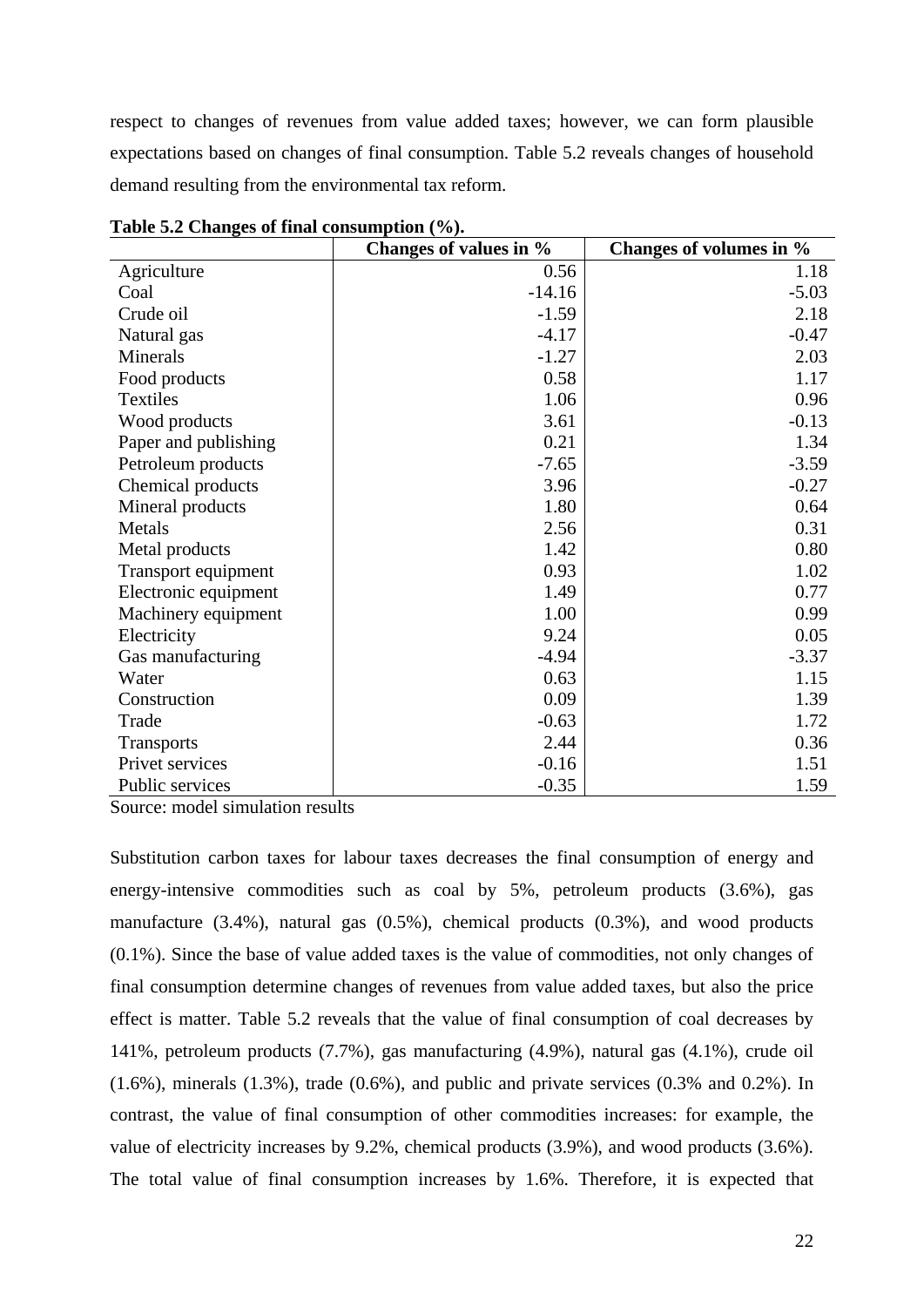revenues from value added taxes should increase because of increasing value of final consumption. Excise taxes are imposed on commodities such as alcohol, cigarettes, cars, and petroleum products. Introducing carbon taxes leads to increases in values of final consumption of transport equipment by  $0.9\%$  and for food products<sup>[16](#page-22-0)</sup> it increases by  $0.6\%$ . Therefore, we expect that revenues from excise taxes on alcohol, cigarettes, and transport equipment should also increase. On the other hand, revenues from excise taxes on petroleum products decrease, since the values of final consumption of petroleum products decreases by 7.6%.

Furthermore, the environmental tax reform leads to an increase in lump-sum transfers to households by 1.3% because of increasing household income<sup>[17](#page-22-1)</sup>. Expenditures on production subsidies increase by 0.7%. The reason for this is an increase in agricultural production, since only the agricultural sector receives production subsidies.

*Trade Taxes.* As shown in Fig. 5.2, the majority of revenues from export taxes come from export taxes on crude oil, petroleum products, natural gas, and metals because of high tax rates and high export supply. For example, the largest source of export revenues is export taxes on crude oil, which amount to 69.6% of the total revenues from export taxes, followed by petroleum products (9.2%), metals (6.9%), and natural gas (6.1%).



**Fig. 5.2 Shares of several commodities in the total revenues from export taxes (%).**

Source: version 7 of the GTAP database

1

Introducing carbon taxes leads to increasing exports of energy resources such as crude oil, petroleum products, and natural gas. For example as shown in Table 5.3, export supply of

<span id="page-22-0"></span><sup>&</sup>lt;sup>16</sup> The demand category "food products" includes, *inter alia*, alcohol and cigarettes.<br><sup>17</sup> Household income is the base of lump-sum transfers.

<span id="page-22-1"></span>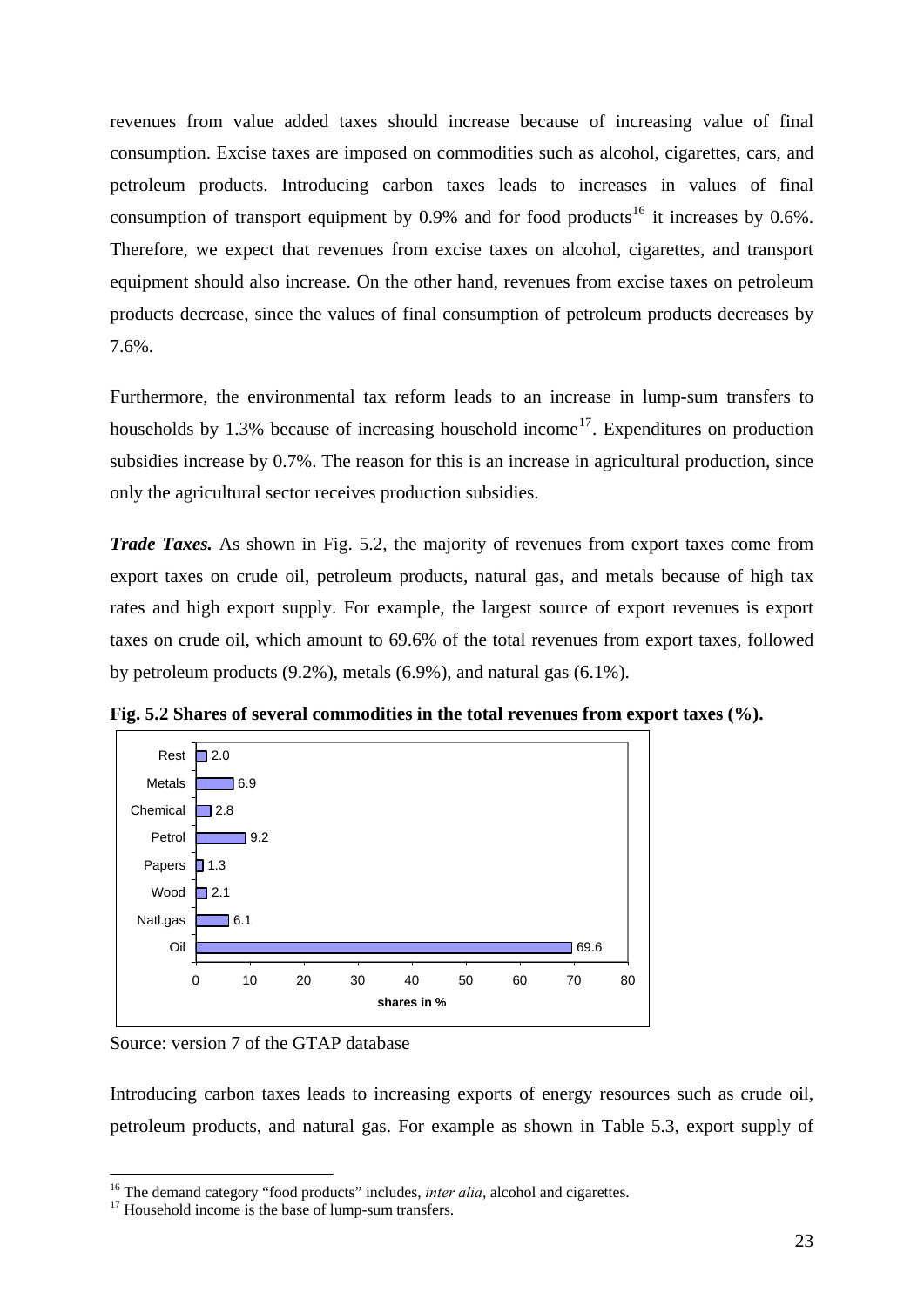crude oil increases by 5.6%, natural gas (14.3%), and petroleum products (3.5%). As a result, revenues from export taxes on energy resources increase because of the expanding tax bases. Moreover, the environmental tax reform leads to a depreciation of the currency by 0.5%, which implies increasing export prices. Thus, both increasing export supply and a depreciation of the currency leads to increasing revenues from export taxes.

|                      | <b>Absolute changes</b><br>of export tax<br>revenues in million<br><b>USD</b> | <b>Relative changes of</b><br>export tax<br>revenues in % | <b>Changes of export</b><br>supply in $%$ |
|----------------------|-------------------------------------------------------------------------------|-----------------------------------------------------------|-------------------------------------------|
| Agriculture          | 0.06                                                                          | 3.72                                                      | 3.13                                      |
| Coal                 | $-1.19$                                                                       | $-4.36$                                                   | $-4.90$                                   |
| Oil                  | 1103.59                                                                       | 6.20                                                      | 5.60                                      |
| Natural gas          | 155.19                                                                        | 9.95                                                      | 14.32                                     |
| Minerals             | 6.52                                                                          | 3.94                                                      | 3.35                                      |
| Textile product      | 5.22                                                                          | 4.69                                                      | 4.10                                      |
| Wood products        | $-99.75$                                                                      | $-18.65$                                                  | $-19.11$                                  |
| Paper and publishing | 20.61                                                                         | 6.21                                                      | 5.61                                      |
| Petroleum products   | 95.30                                                                         | 4.05                                                      | 3.46                                      |
| Chemical products    | $-110.17$                                                                     | $-15.67$                                                  | $-16.14$                                  |
| Mineral products     | $-1.11$                                                                       | $-2.61$                                                   | $-3.16$                                   |
| Metals               | $-141.58$                                                                     | $-7.99$                                                   | $-8.52$                                   |
| Metal products       | $-0.16$                                                                       | $-0.70$                                                   | $-1.26$                                   |
| Transport equipment  | 3.79                                                                          | 6.23                                                      | 5.63                                      |
| Electronic equipment | $-0.06$                                                                       | $-1.04$                                                   | $-1.60$                                   |
| Machinery equipment  | 1.04                                                                          | 1.40                                                      | 0.83                                      |

**Table 5.3 Changes of export tax revenues and export supply (million USD and %).**

Source: model simulation results

On the other hand, revenues from export taxes on metals, metal products, chemical products, wood products, mineral products, coal, and electronic equipment decrease because of decreasing export supply of these commodities. For example, export supply of metals decreases by 8.5%, chemical products (16.1%), and wood products (19.1%). Because of a deprecation of the currency, decreases in revenues from decreasing export supply are diminished. Increases in revenues from export taxes on energy resources dominate decreases in revenues from export taxes on other commodities. As a result, the total revenues from export taxes increase by 4.1% (Table 5.1).

As shown in Fig. 5.3, the majority of revenues from imports tariffs come from import tariffs on machinery equipment, food products, transport equipment, textiles, and chemical products, because of high tariff rates and high import demand for these commodities. For example, imports of machinery equipment is the largest source of revenues from import tariffs with a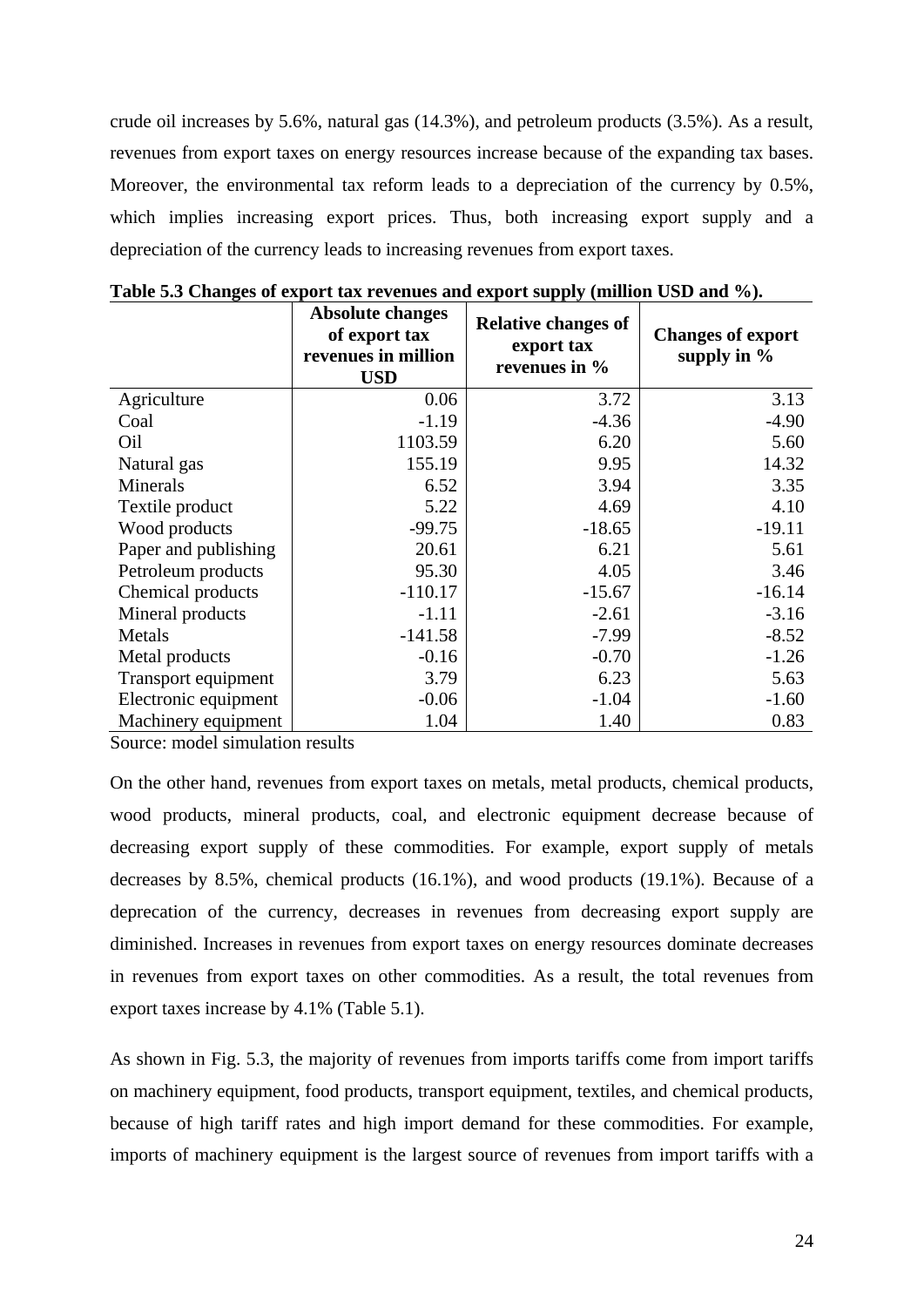share of 18% in the total revenue from import tariffs, followed by food products with a share of 16.3%, transport equipment (15.4%), textiles (15%), and chemical products (12.5%).



**Fig. 5.3 Shares of several commodities in the total revenues from import tariffs (%).**

Source: version 7 of the GTAP database

As shown in Table 5.4, introducing carbon taxes leads to increases in import demand for electricity by 6.6%, wood products by 4.9%, chemical products (3.4%), electronic equipment (0.4%), and metals (0.3%). This leads to increases in revenues from import tariffs on these commodities. Similar to export taxes, increases (decreases) in revenues from imports tariffs are increased (diminished) by a depreciation of the currency by 0.5%. Therefore, revenues from import tariffs on textile and mineral products increase in spite of decreasing import demand. On the other hand, revenues from import tariffs on other commodities decreases because of decreasing import demand. Nevertheless, the bottom line is that the total revenues from import tariffs increase by 0.6% (Table 5.1).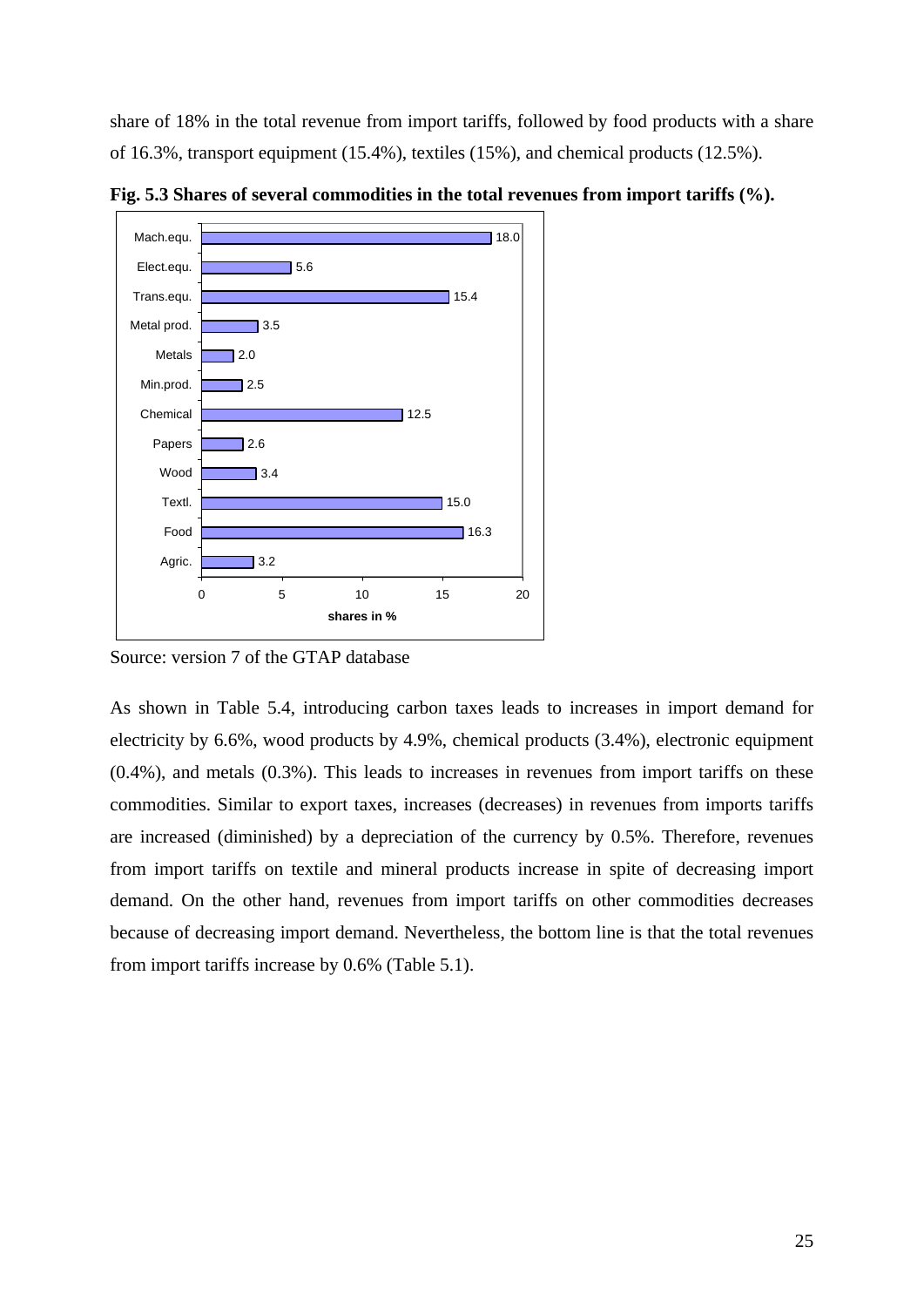|                      | <b>Absolute changes</b><br>of import tax<br>revenues in million<br><b>USD</b> | <b>Relative changes of</b><br>import tax<br>revenues in % | <b>Changes of import</b><br>demand in % |
|----------------------|-------------------------------------------------------------------------------|-----------------------------------------------------------|-----------------------------------------|
| Agriculture          | $-0.69$                                                                       | $-0.22$                                                   | $-0.78$                                 |
| Coal                 | $-0.22$                                                                       | $-26.04$                                                  | $-26.45$                                |
| Oil                  | $-0.00$                                                                       | $-16.86$                                                  | $-17.33$                                |
| Natural gas          | $-0.00$                                                                       | $-35.48$                                                  | $-35.84$                                |
| Minerals             | $-0.76$                                                                       | $-5.00$                                                   | $-5.54$                                 |
| Food products        | $-2.18$                                                                       | $-0.14$                                                   | $-0.70$                                 |
| Textile products     | 5.43                                                                          | 0.38                                                      | $-0.19$                                 |
| Wood products        | 18.10                                                                         | 5.51                                                      | 4.92                                    |
| Paper and publishing | $-4.62$                                                                       | $-1.86$                                                   | $-2.41$                                 |
| Petroleum products   | $-0.52$                                                                       | $-14.65$                                                  | $-15.13$                                |
| Chemical products    | 48.05                                                                         | 3.98                                                      | 3.40                                    |
| Mineral products     | 1.25                                                                          | 0.51                                                      | $-0.05$                                 |
| Metals               | 1.66                                                                          | 0.87                                                      | 0.30                                    |
| Metal products       | $-1.09$                                                                       | $-0.32$                                                   | $-0.88$                                 |
| Transport equipment  | $-0.12$                                                                       | $-0.01$                                                   | $-0.57$                                 |
| Electronic equipment | 5.25                                                                          | 0.97                                                      | 0.41                                    |
| Machinery equipment  | $-15.42$                                                                      | $-0.89$                                                   | $-1.45$                                 |
| Electricity          | 0.78                                                                          | 7.18                                                      | 6.57                                    |

**Table 5.4 Changes of import tax revenues and import demand (million USD and %).**

Source: model simulation results

## <span id="page-25-0"></span>**6 Conclusions**

Russia is not only a large source of carbon emissions, but is also one the most intensive users of energy. Introducing carbon taxes would, potentially, address concerns on several fronts simultaneously. In the short to medium term, they would reduce the emission of CO2 and other emissions which are stemming from the use of energy commodities. In the longer term, the increased costs of primary energy products should both accelerate the rate of technological replacement and induce technological progress (Ruttan, 1997; Newell et al., 1999; Popp, 2002). In this paper, we analyze the incidence of carbon taxes as well as interactions of carbon taxes with other taxes which are applied in Russia. Based on analytical and numerical results, we can draw the following conclusions:

- (1) Substituting carbon taxes for taxes on labour earnings in Russia leads an increase in supply of unskilled and skilled labour by 2.4% and 2.3%, respectively, i.e. the socalled employment dividend (Bovenberg and Ploeg, 1998);
- (2) Under the assumption of international capital immobility, the burden of carbon taxes is partially borne by capital in terms of decreasing capital income. In other words, increasing energy costs do not fully pass on to final consumers. This indicates the socalled tax-shifting effect (de Mooij and Bovenberg, 1998);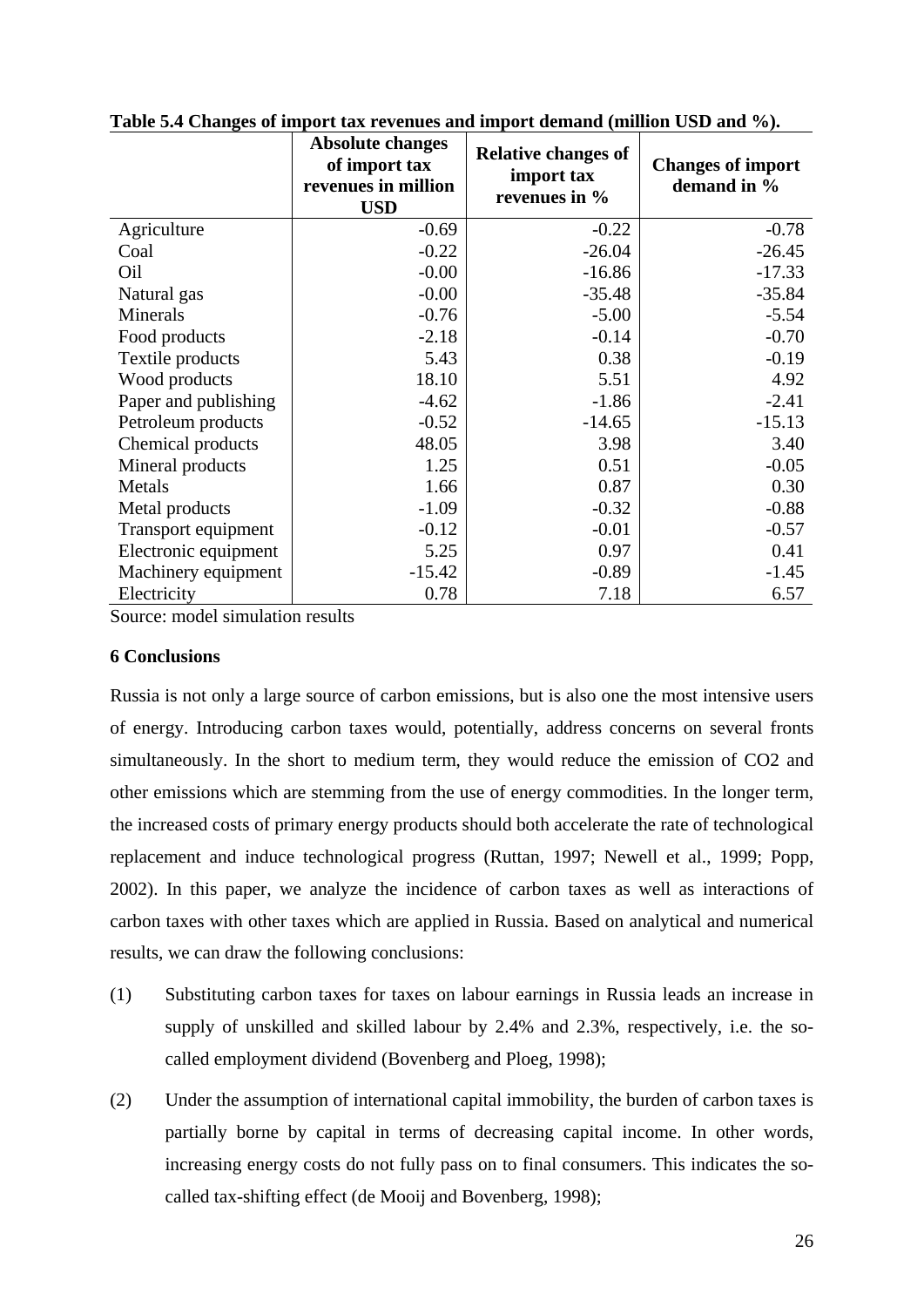- (3) Moreover, natural resources such as coal and natural gas also share the burden of carbon taxation in terms of decreasing income from natural resources, which also indicates the tax-shifting effect. This confirms to the conclusion made by Bento and Jacobsen (2007) and Bovenberg and Ploeg (1998);
- (4) The environmental tax reform leads to an increase in revenues from taxes on land income because of expanding land supply by 1.2%;
- (5) Revenues from export taxes increase by 1037.3 million USD or 4.1% because of increases in export supply of natural gas, crude oil, petroleum products, minerals, textiles, paper products, and transport and machinery equipment as well as a depreciation of the currency;
- (6) Revenues from import tariffs increase by 54.9 million USD or 0.6% because of increases in revenues from import tariffs on wood products, textiles, chemical products, metals, mineral products, metals, electronic equipment, and electricity because of increasing import demand and currency depreciation;
- (7) In addition, revenues from value added taxes as well as excise taxes on alcohol, cigarettes, and transport equipment are expected to increase because of an increasing value of final consumption;

## However,

- (8) Introducing carbon taxes leads to declining revenues from taxes on unskilled and skilled labour by 10208 and 4798 million USD or about 34% each because of a reduction of tax rates on labour income;
- (9) Social security contributions from unskilled and skilled labour decline by 154 and 95 million USD or 1.0% and 1.4%, respectively, because of decreasing gross wages, even though the employment increases;
- (10) The environmental tax reform induces a reduction of revenues from taxes on capital income by 707 million USD or 3.7% because of a decreasing return to capital. Taxes on capital income include corporate income taxes, taxes on interest from bank deposits and dividends;
- (11) Revenues from taxes on mineral resource extraction decrease by 87 million USD or 3.7% because of a decreasing return to natural resources;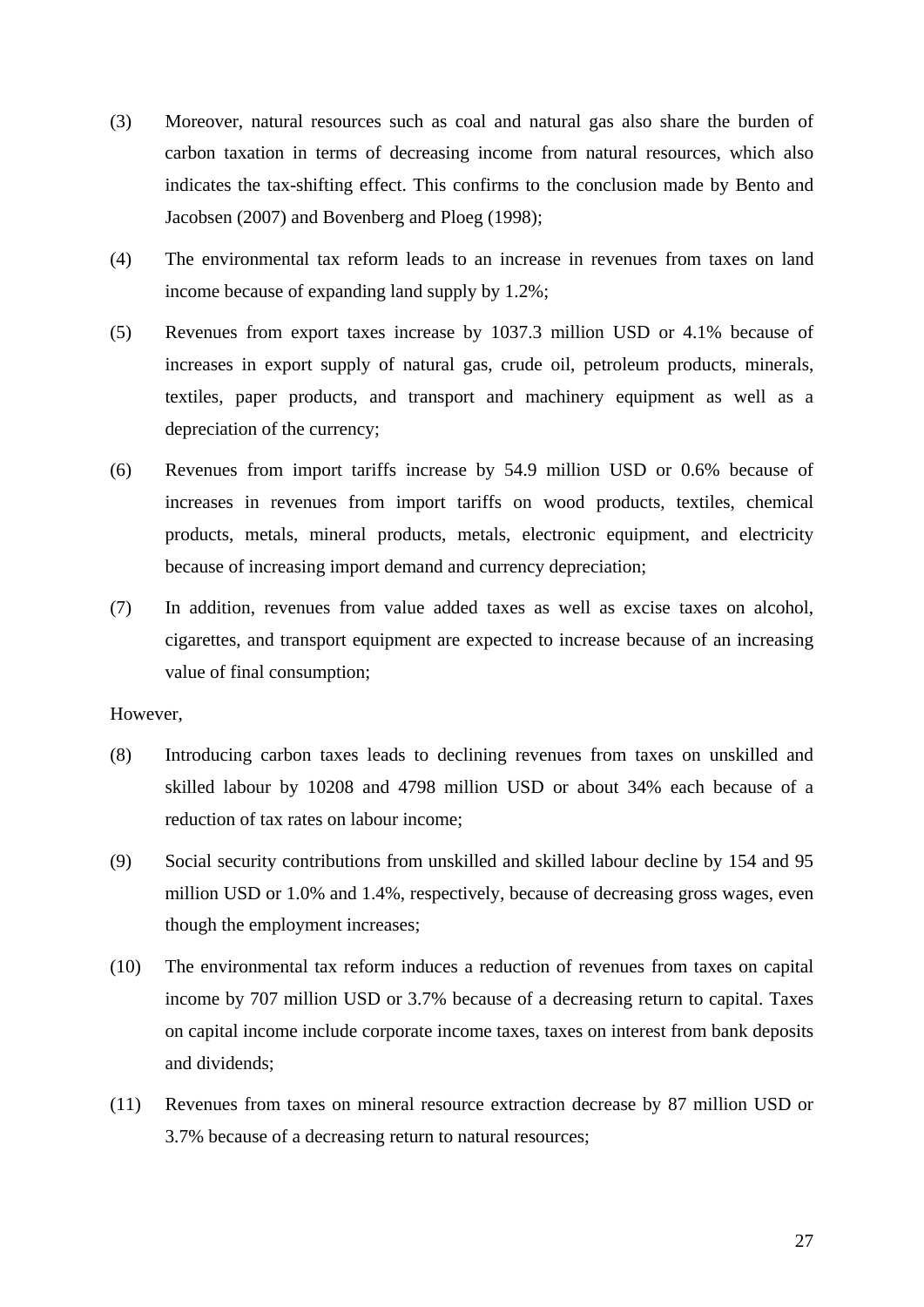(12) Revenues from excise taxes on petroleum products decrease because of a decreasing value of final consumption of petroleum products;

First of all, the model simulation results should be taken with caution since they are quite sensitive to different parameters and assumptions. We find that substitution of carbon taxes for labour taxes leads to welfare gains, yet this strongly depends on the labour supply elasticity and elasticities of substitution between capital, energy and labour (Capros et al., 1996; Sancho, 2010). This paper is aimed to show the relevance of interactions of carbon taxes with other taxes. The main consideration behind this analysis is that increases (decreases) in revenues from other taxes decrease (increase) the cost of environmental tax reform. The analysis has some limitations. Other important issues that are behind the scope of this analysis are carbon leakage effects and income inequality. Environmental tax reform can induce large carbon leakages in countries that import Russian energy resources. Income inequality is of high relevance in Russia. Carbon taxes are typically regressive; however, substituting carbon taxes for labour taxes can redistribute income in favour of low and middle income households, since the burden of taxation shifts from labour towards capital and natural resources.

### <span id="page-27-0"></span>**References**

**Bento, A., Jacobsen, M., 2007**. Ricardian Rents, Environmental Policy and the 'Double-Dividend' Hypothesis. Journal of Environmental Economics and Management, 53 (2007), 17-31.

**Böhringer, C., Löschel, A., Welsch, H., 2008.** Environmental Taxation and Induced Structural Change in an Open Economy: The Role of Market Structure. German Economic Review, 9(1), 17-40.

**Bovenberg, L., Goulder L., 1996.** Optimal Environmental Taxation in the Presence of Other Taxes: General-Equilibrium Analyses. The American Economic Review, 86(4), 985-1000.

**Bovenberg, A., and de Mooij, R., 1994.** Environmental Levies and Distortionary Taxation. The American Economic Review, vol. 84. No. 4, 1085-1089.

**Bovenberg, A., Ploeg., F., 1998.** Environmental Policy, Public Finance and the Labour Market in a Second-Best World. Journal of Public Economics, 55 (1994), 349-390.

**Burniaux, J-M., Truong, T., 2002.** GTAP-E: An Energy-Environmental Version of the GTAP Model*.* GTAP Technical Paper No.16.

**Burniaux, J-M., Martin, J.P., Nicolette, G., Martins, J.O., 1992.** GREEN: A Multi-Sector, Multi-Region General Equilibrium Model for Quantifying the Costs of Curbing CO2 Emissions: A Technical Manual, OECD Department of Economics Working Papers No. 116. Paris: OECD

**Capros, P., Georgakopulos, P., Zografakis, S., Proost, S., van Regemorter, D., Conrad, K., Schmidt, T., Smeers, Y., Michiels, E., 1996.** Double Dividend Analysis: First Results of a General Equilibrium Model (GEM-E3) Linking the EU-12 Countries. Environmental Fiscal Reform and Unemployment. Kluwe Academic, 1996. pp. 193-227.

**de Mooij, R., 1996.** Environmental Taxation and the Double Dividend. Kluwe Academic, 1996. pp. 121-152.

**de Mooij, R., Bovenberg, A., 1998.** Environmental Taxes, International Capital Mobility and Inefficient Tax Systems: Tax Burden vs. Tax Shifting. International Tax and Public Finance, 5(1), 7-39.

**EFA** (Energy Forecasting Agency) 2009. Report: Operation and development of the Russian electric power industry. Available at:<http://www.e-apbe.ru/analytical/>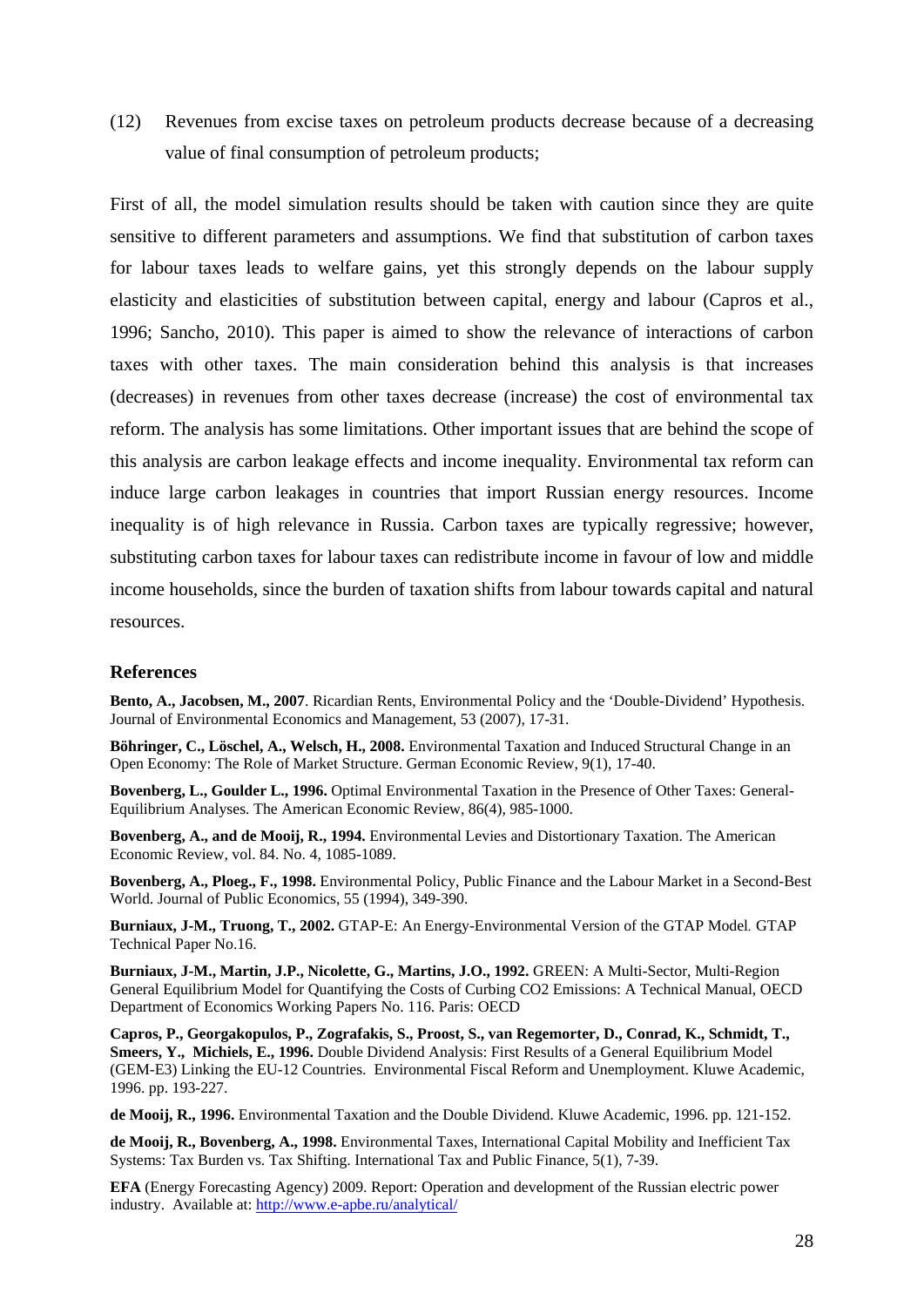**Evers, M., de Mooij, R., van Vuuren, D., 2008.** The Wage Elasticity of Labour Supply: A Synthesis of Empirical Estimates. De Economist, 56, 25-43.

**Fraser, I., Waschik, R. 2010.** The Double Dividend Hypothesis in a CGE Model: Specific Factors and Variable Labour Supply. Working Paper No.2.

**FSSS (Federal State Statistics Services) 2010.** Financial Statistics 2004-2010. Available at: <http://www.gks.ru/wps/wcm/connect/rosstat/rosstatsite/main/finance/>

**Goulder, L., 1994.** Environmental Taxation and the "Double-Dividend": A Reader's Guide. International Tax and Public Finance, 2(2), 157-183.

**Goulder, L., Parry, I., Burtraw, D., 1997.** Revenue-Raising versus Other Approaches to Environmental Protection: The Critical Significance of Preexisting Tax Distortions. The RAND Journal of Economics, vol. 28 No. 4. pp. 708-731.

**Goulder, L., 2002.** Environmental Policy Making in Economies with Prior Tax Distortion. Cheltenham; Northampton, Mass.: Elgar: 2002: XXIII.

**GTAP, 2007.** Version 7 of the GTAP database.

**Kilkenny, M., 1991.** Computable General Equilibrium Modelling of Agricultural Policies: Documentation of the 30-Sector FPGE GAMS Model of the United States, USDA ERS Staff Report AGES 9125.

**Killinger, S., 1995.** Indirect Internalization of International Environmental Externalities. Discussion paper Nr.264. University of Konstanz.

**Lee, H-L., 2008.** An Emissions Data Base fro Integrated Assessment of Climate Change Policy Using GTAP*.* [https://www.gtap.agecon.purdue.edu/resources/res\\_display.asp?RecordID=1143](https://www.gtap.agecon.purdue.edu/resources/res_display.asp?RecordID=1143)

**Malcolm, G., 1998.** Adjusting Tax Rates in the GTAP Data Base. GTAP Technical Paper No. 12.

**McDonald, S., Thierfelder, K., 2004.** Deriving a Global Social Accounting Matrix from GTAP Versions 5 and 6 Data*.* GTAP Technical Paper No. 22.

**McDonald, S., 2007.** A Static Applied General Equilibrium Model: Technical Documentation. STAGE Version 1: July 2007. Course documentation.

**Newell, R., Jaffe, A., Stavins, R., 1999.** The Induced Innovation Hypothesis and Energy-Saving Technological Change. Working Paper No. 6437.

**Orlov, A., Grethe, H., McDonald, S. 2011.** Energy Policy and Carbon Emission in Russia: A Short Run CGE Analysis. GTAP Conference Paper 2011.

**Parry, I., 1995.** Pollution Taxes and Revenue Recycling. Journal of Environmental Economics and Management 29, 64-77.

**Parry, I., Williams, R., Goulder, L., 1999.** When Can Carbon Abatement Policies Increase Welfare? The Fundamental Role of Distorted Factor Markets. Journal of Environmental Economics and Management, 37, 52- 84.

**Parry, I., 2001.** The Costs of Restrictive Trade Policies in the Presence of Factor Tax Distortions. International Tax and Public Finance, 8, 147-170.

Parry, I., Bento, A., 2000. Tax Deductions, Environmental Policy, and the Double Dividend Hypothesis. Journal of Environmental Economics and Management, 39(1), 67-96.

Parry, I., Bento, A., 2001. Revenue Recycling and the Welfare Effects of Road Pricing. Scandinavian Journal of Economics, 103(4), 645-671.

**Popp, D., 2002.** Induced Innovation and Energy Prices. The American Economic Review, 92(1), 160-180.

**Robinson, S., Kilkenny, M., Hanson, K., 1990.** USDA/ERS Computable General Equilibrium Model of the United States, Economic Research Service, USDA, Staff Report AGES 9049.

**Ruttan, V., 1997.** Induced Innovation, Evolutionary Theory and Path Dependence: Sources of Technical Change. Economic Journal, 107(1997), 1520-1529.

**Sancho, F., 2010.** Double Dividend Effectiveness of Energy Tax Policies and the Elasticity of Substitution: A CGE Appraisal*.* Energy Policy, 38(6), 2927-2933.

**Varian, H.R., 1999.** Grundzüge der Mikroökonomik. 4. Auflage. Oldenbourg, 1999.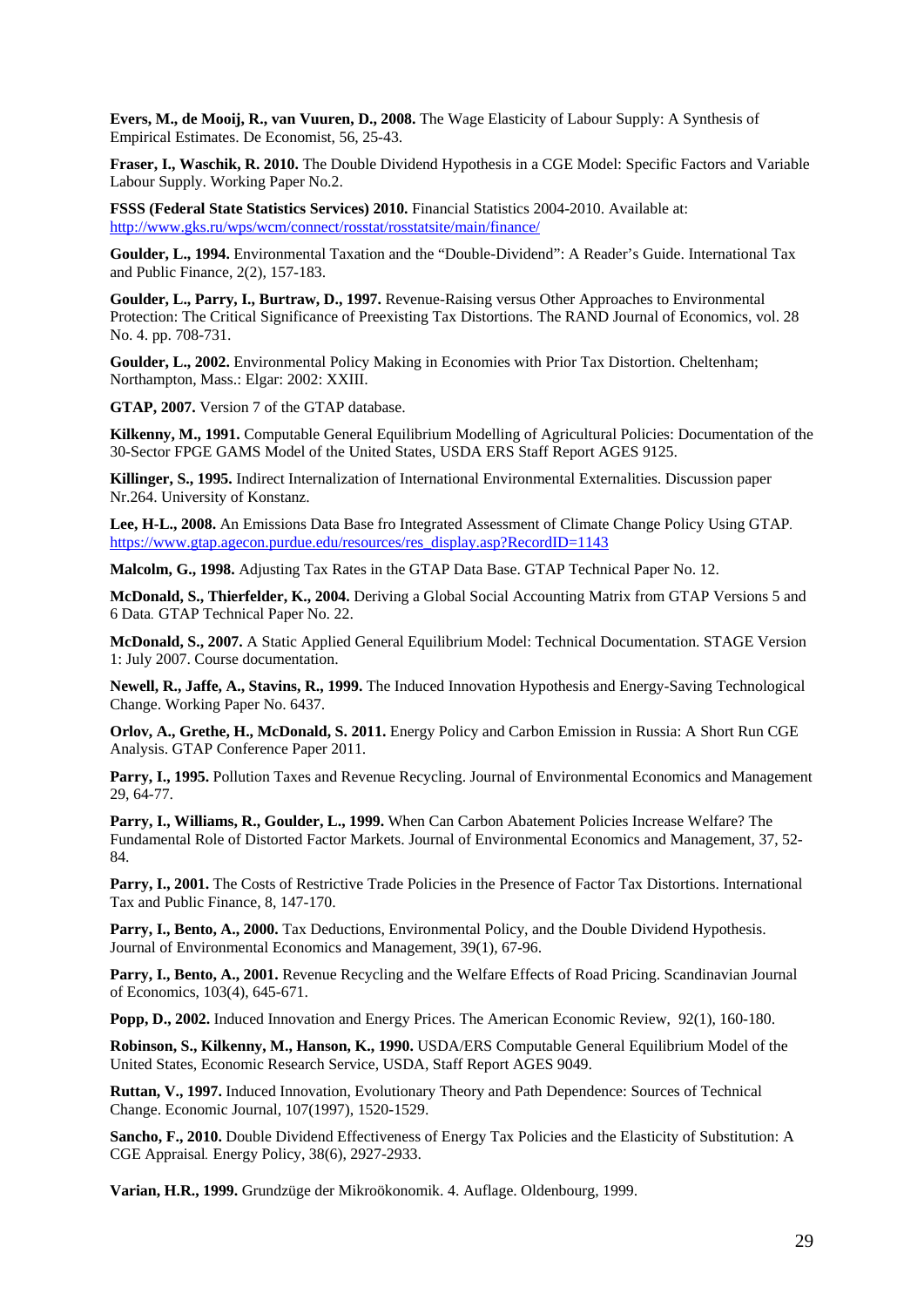**Williams III, R., 2002.** Environmental Tax Interactions When Pollution Affects Health or Productivity. Journal of Environmental Economics and Management, 44, 261-270.

**Williams III, R., 2003.** Health Effects and Optimal Environmental Taxes. Journal of Public Economics, 87, 323-335.

## <span id="page-29-0"></span>**Appendices**

#### <span id="page-29-1"></span>**Appendix A: Derivation of Equation (3.21)**

The tax-interaction effect ( $\partial W^I$ ) is defined as following:

$$
\partial W^{I} = (1 + M)\tau_{L} \frac{\partial H}{\partial \tau_{C2}},
$$
\n(a)

where 
$$
M = \frac{\tau_L \frac{\partial H}{\partial \tau_L}}{T - H - \tau_L \frac{\partial H}{\partial \tau_L}}.
$$
 (a2)

Substituting  $(a2)$  into  $(a1)$ , we obtain:

$$
\partial W^{I} = \left(\frac{T - H}{T - H - \tau_{L}} \frac{\partial H}{\partial \tau_{L}}\right) \tau_{L} \frac{\partial H}{\partial \tau_{C2}}.
$$
\n(a3)  
\nMultiplying by  $\frac{\partial H}{\partial H}$  yields:  
\n
$$
\frac{M(T - H) \frac{\partial H}{\partial \tau_{L}}}{\partial \tau_{L}}
$$
\n
$$
\partial W^{I} = \frac{M(T - H) \frac{\partial H}{\partial \tau_{C2}}}{\partial \tau_{L}},
$$
\n(a4)

Making use of the Slutsky equation:  $\frac{\partial H}{\partial \tau_{C2}} = \frac{\partial H}{\partial \tau_{C2}} - C_2 \frac{\partial H}{\partial I}$ *C C*  $\frac{\partial H}{\partial \tau_{c2}} = \frac{\partial H^C}{\partial \tau_{c2}} - C_2 \frac{\partial H}{\partial \tau_{c2}}$  $\overline{\sigma_{c2}}$  –  $\overline{\partial \tau_{c2}}$  –  $C_2$ and the Slutsky symmetry

property: *L C C*  $H^C$  *c*  $\partial C$  $\frac{\partial H^C}{\partial \tau_{C2}} = -\frac{\partial C_2}{\partial \tau_{C2}}$ 2 , the term *C*2 *H*  $\partial \tau$  $\partial H$  in the numerator of (a4) can be defined as

following:

$$
\frac{\partial H}{\partial \tau_{c2}} = -\frac{\partial C_2^c}{\partial \tau_L} - C_2 \frac{\partial H}{\partial I},
$$
\n(a5)

where *c* states for compensated and *I* is the disposable household income.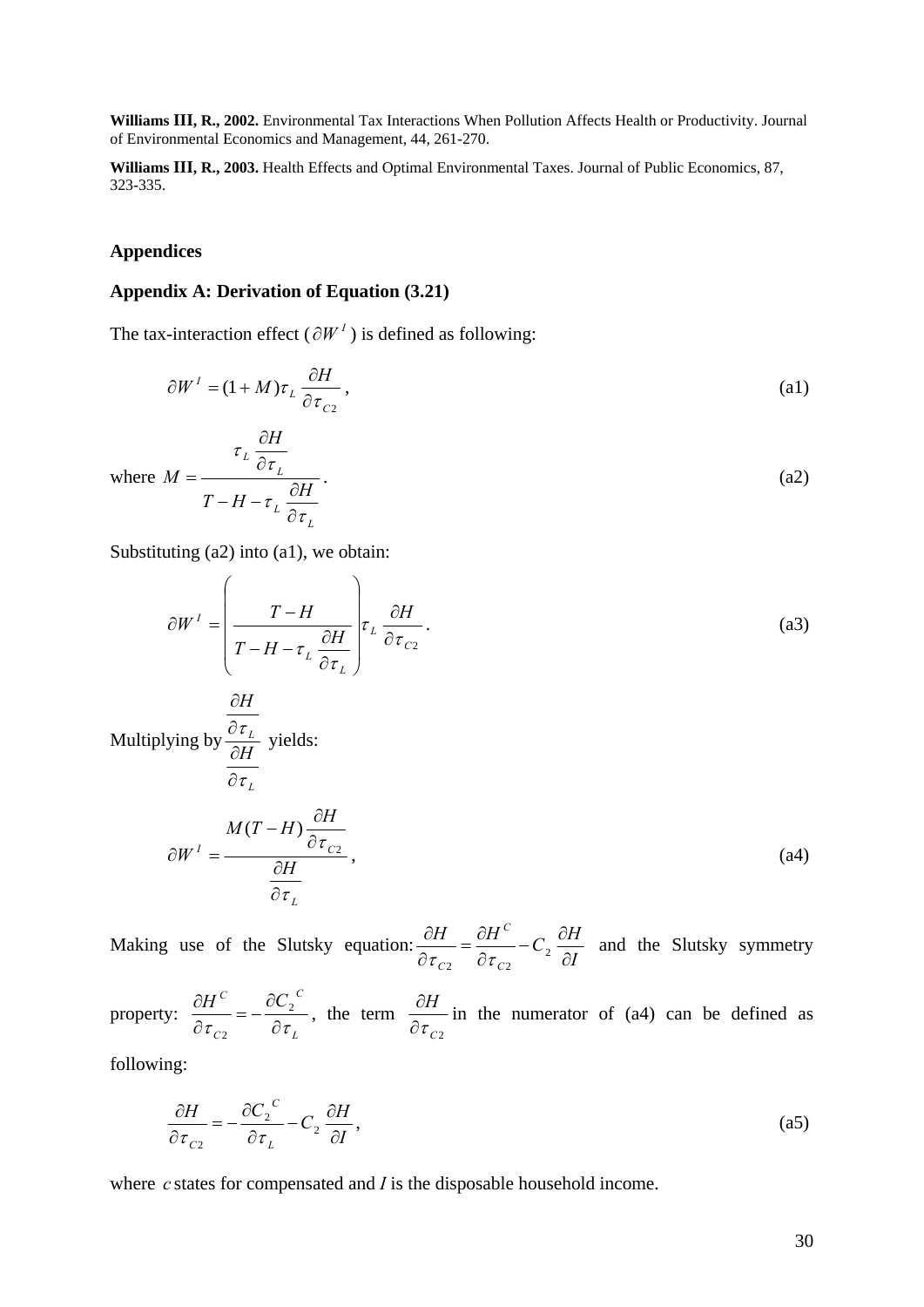Making use of the Slutsky equation, the term *L H*  $\partial \tau$  $\frac{\partial H}{\partial \mathbf{r}}$  can be defined as following:

$$
\frac{\partial H}{\partial \tau_L} = \frac{\partial H^C}{\partial \tau_L} - (T - H) \frac{\partial H}{\partial I}.
$$
\n
$$
(a6)
$$

Differentiating time endowment constraint (3.8) with respect to  $\tau_L$ , we obtain:

$$
\frac{\partial H^C}{\partial \tau_L} = -\frac{\partial Q_1^C}{\partial \tau_L} - \frac{\partial Q_2^C}{\partial \tau_L}.
$$
\n(a7)

Substituting (a7) into (a6) gives:

*C*

$$
\frac{\partial H}{\partial \tau_L} = -\frac{\partial Q_1^C}{\partial \tau_L} - \frac{\partial Q_2^C}{\partial \tau_L} - (T - H) \frac{\partial H}{\partial I}.
$$
\n(a8)

Differentiating (3.2) and (3.3) with respect to  $\tau_L$ , we obtain:

$$
\frac{\partial Q_1^C}{\partial \tau_L} = \frac{\partial C_1^C}{\partial \tau_L} - \frac{\partial M^C}{\partial \tau_L},
$$
\n(a9)

$$
\frac{\partial Q_2^C}{\partial \tau_L} = \frac{\partial C_2^C}{\partial \tau_L} + \frac{\partial X^C}{\partial \tau_L}.
$$
\n(a10)

Substituting (a9) and (a10) into (a8) to obtain:

$$
\frac{\partial H}{\partial \tau_L} = -\frac{\partial C_1^C}{\partial \tau_L} - \frac{\partial C_2^C}{\partial \tau_L} - (T - H) \frac{\partial H}{\partial I}.
$$
\n(a11)

Substituting (a5) and (a11) into (a4) gives:

$$
\partial W^{I} = \frac{M(T - H) \left( -\frac{\partial C_{2}^{C}}{\partial \tau_{L}} - C_{2} \frac{\partial H}{\partial I} \right)}{-\frac{\partial C_{1}^{C}}{\partial \tau_{L}} - \frac{\partial C_{2}^{C}}{\partial \tau_{L}} - (T - H) \frac{\partial H}{\partial I}}.
$$
\n(a12)

Equation (a12) can be rewritten as following:

$$
\partial W^{I} = \frac{M(T - H)\left(-\frac{\partial C_{2}^{C}}{\partial \tau_{L}}\frac{(1 - \tau_{L})}{C_{2}} - C_{2}\frac{\partial H}{\partial I}\frac{(1 - \tau_{L})(T - H)}{(T - H)}\frac{(T - H)}{(1 - \tau_{L})(T - H)}\right)}{-\frac{\partial C_{1}^{C}}{D\tau_{L}}\frac{(1 - \tau_{L})}{C_{1}}\frac{C_{1}}{(1 - \tau_{L})} - \frac{\partial C_{2}^{C}}{\partial \tau_{L}}\frac{(1 - \tau_{L})}{C_{2}}\frac{C_{2}}{(1 - \tau_{L})} - (T - H)\frac{\partial H}{\partial I}\frac{(1 - \tau_{L})(T - H)}{(T - H)}\frac{(T - H)}{(1 - \tau_{L})(T - H)}
$$
\n(a13)

Multiplying equation (a13) by  $(1 - \tau_L)$  gives:

$$
\partial W^{I} = \frac{MC_{2}(C_{1} + C_{2})(n_{C2H}^{C} + n_{LI})}{n_{C1H}^{C}C_{1} + n_{C2H}C_{2} + n_{LI}(C_{1} + C_{2})},
$$
\n(a14)

where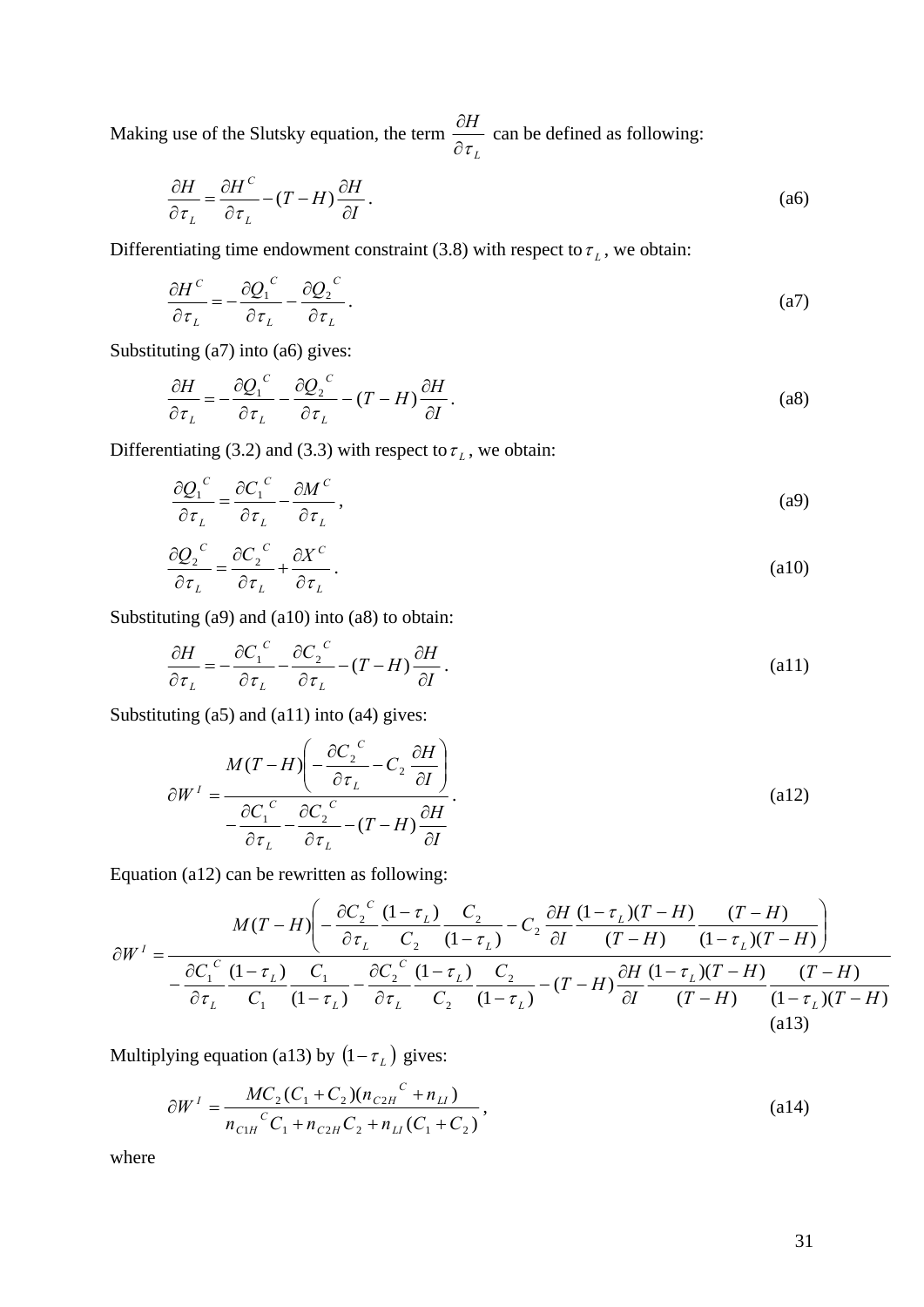$$
n_{C2H}^{\ C} = \frac{\partial C_2^{\ C}}{\partial \tau_L} \frac{(1 - \tau_L)}{C_2}; \ n_{C1H}^{\ C} = \frac{\partial C_1^{\ C}}{\partial \tau_L} \frac{(1 - \tau_L)}{C_1}; \ n_{LI} = \frac{\partial H}{\partial I} \frac{(1 - \tau_L)(T - H)}{(T - H)}.
$$
 (a15)

Dividing by  $(C_1 + C_2)$  to obtain:

$$
\partial W^{I} = \frac{MC_{2}(n_{C2H}^{C} + n_{LI})}{n_{C1H}^{C} \frac{C_{1}}{C_{1} + C_{2}} + n_{C2H} \frac{C_{2}}{C_{1} + C_{2}} + n_{LI}}
$$
\n(a16)

or

1

$$
\partial W^I = \phi_C M C_2, \qquad (a17)
$$

where

$$
\phi_C = \frac{(n_{C2H}^C + n_{LI})}{n_{C1H}^C \frac{C_1}{C_1 + C_2} + n_{C2H}^C \frac{C_2}{C_1 + C_2} + n_{LI}}.
$$
\n(a18)

## <span id="page-31-0"></span>**Appendix B: Numerical Model**

The standard "STAGE" model is extended by:

- (1) Incorporating factor-fuel as well as inter-fuel substitution<sup>[18](#page-31-1)</sup> for non-energy producing sectors;
- (2) Incorporating a nested linear expenditure system for households, this distinguishes between energy and non-energy composites;
- (3) Disaggregating the electricity sector into four technologies: coal-fired, gas-fired, nuclear, and hydro, using a technology bundle approach.

The main modifications<sup>[19](#page-31-2)</sup> relate to the production structure of the model follow a precedent set by the GREEN model (Burniaux et al., 1992), and followed by other models, e.g., GTAP-E (Burniaux and Truong, 2002), whereby energy inputs are nested with primary inputs to form an energy-capital aggregate (*QVKE*). The production structure for non energy producing sectors is illustrated in Fig. B1. Aggregate energy (*QVE*) is formed from electricity (*QVEL*) and non electricity (*QVNEL*) with the latter being a two level aggregate from coal (*QVCO*) and non-coal (*QVNCO*) where non coal energy sources are gas and oil based. Energy producing sectors do not incorporate inter-fuel and factor-fuel substitutions. Elasticities of substitution used are reported in Table B1.

<span id="page-31-1"></span> $18$  A factor-fuel substitution is a substitution between energy inputs and primary factors. An inter-fuel substitution is a substitution among energy inputs (Burniaux and Truong, 2002).

<span id="page-31-2"></span><sup>&</sup>lt;sup>19</sup> Only informal descriptions of the model modification are provided here; for a formal description of the model see Orlov (2011)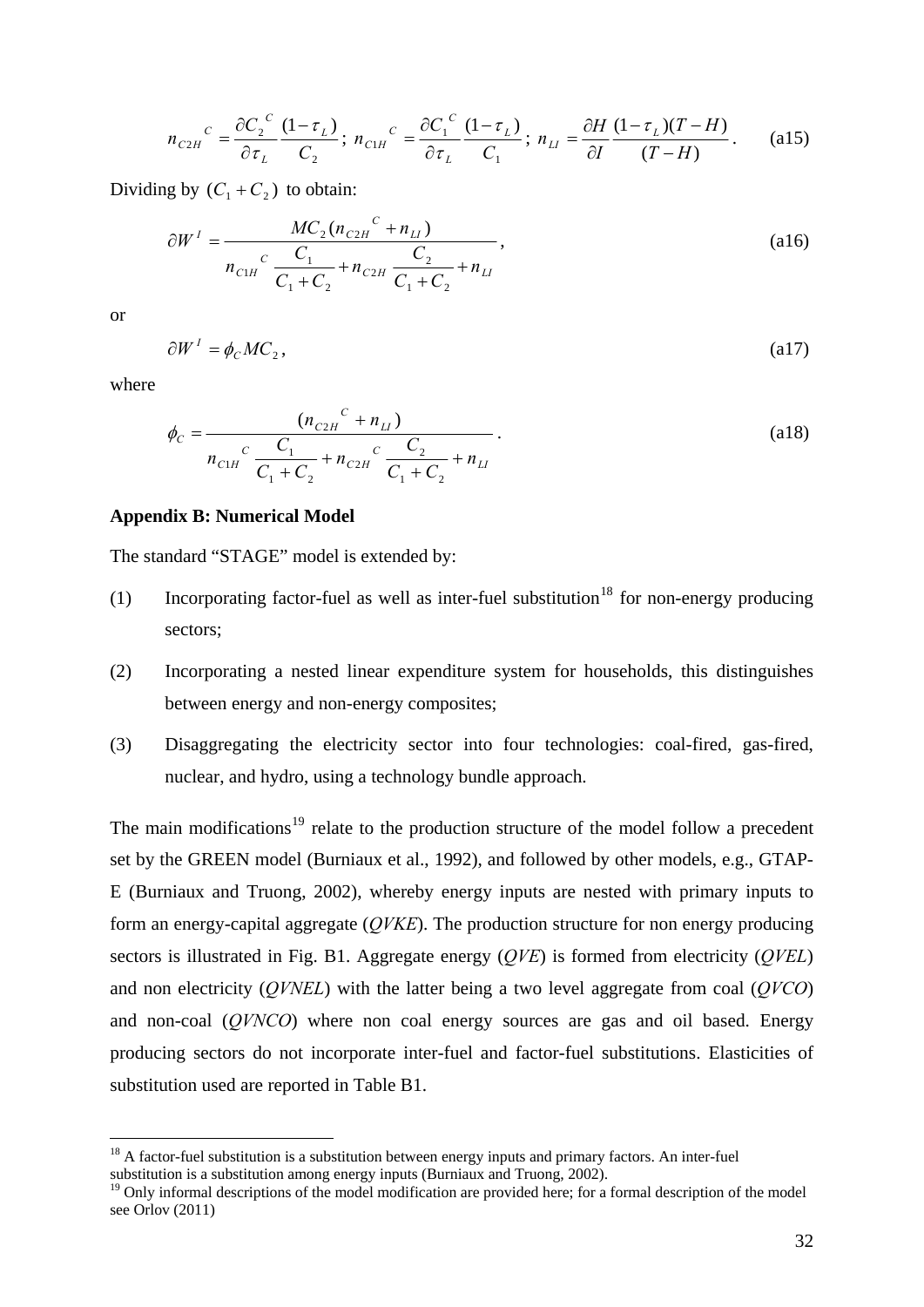



Source: own compilation

A slightly different production structure was used for gas and coal fired electricity generation sectors. For these sectors the aggregate energy input (*QVE*) was derived as a single level aggregate across the primary energy sources, while the preceding levels were left unchanged from those reported in Figure A1; the elasticities are reported in Table B1. For the nuclear and hydro electricity generating sectors there are no recorded inputs of primary energy sources but electricity is used so the production structure effectively collapses so that the capital-energy aggregate is an aggregate of capital and electricity.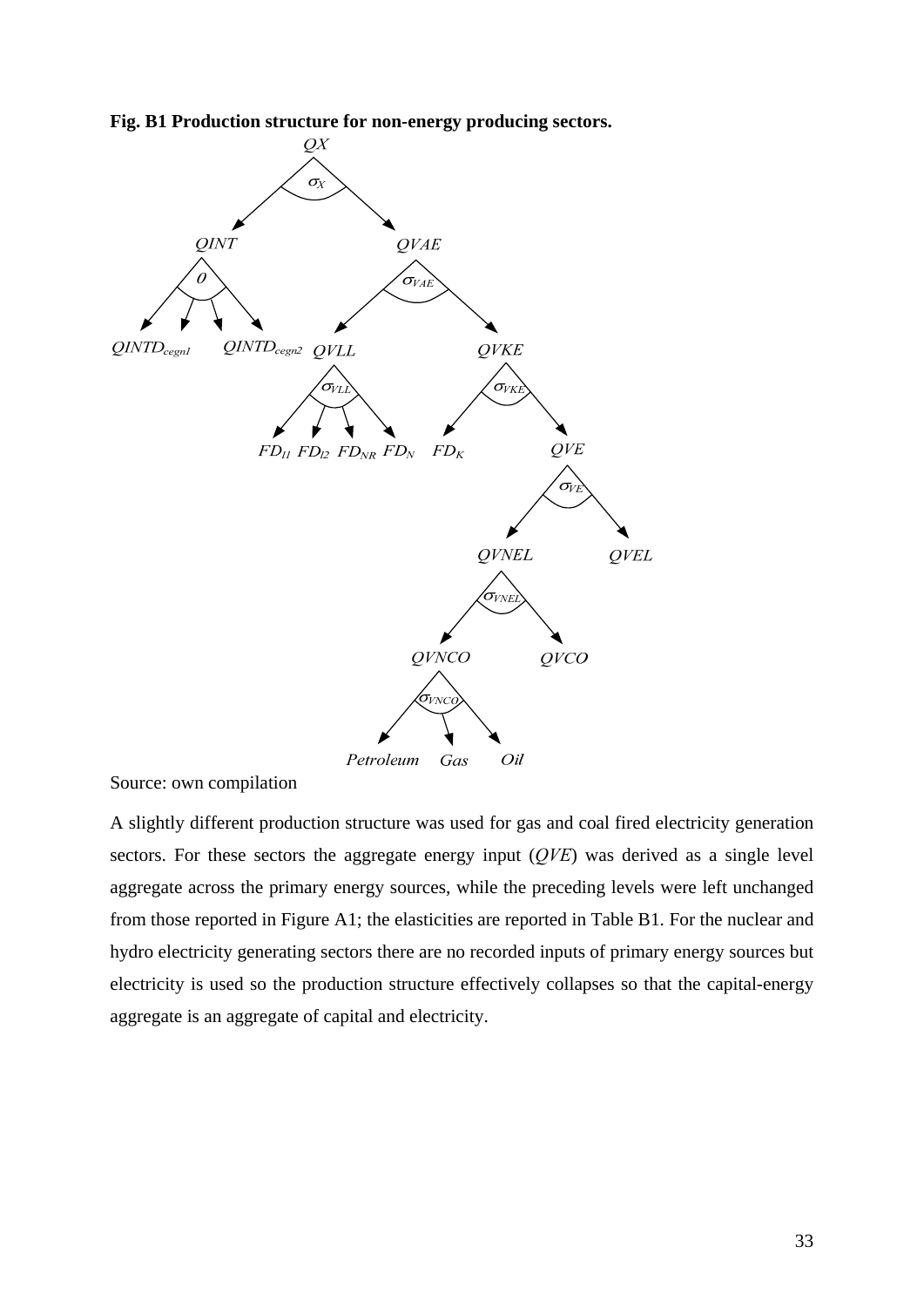|                                          | Non energy  | <b>Energy</b> | <b>Alternate Non</b><br>energy |
|------------------------------------------|-------------|---------------|--------------------------------|
| $\sigma_{X}$                             | 0.5         | 0.5           | 0.5                            |
| $\sigma_{_{VAE}}$                        | <b>GTAP</b> | <b>GTAP</b>   | <b>GTAP</b>                    |
| $\sigma_{\rm \scriptscriptstyle VLL}$    | <b>GTAP</b> | <b>GTAP</b>   | <b>GTAP</b>                    |
| $\sigma_{_{VKE}}$                        | 0.0         | 0.0           | $0.0$ or $0.5$                 |
| $\sigma_{\rm \scriptscriptstyle V\!E}$   | 1.0         | 0.0           | $0.0$ or $0.5$                 |
| $\sigma_{\rm {\scriptscriptstyle VNEL}}$ | 0.5         | na            | na                             |
| $\sigma_{\text{\tiny{VNCO}}}$            | 1.0         | na            | na                             |

**Table B1 Elasticities of Substitution.** 

In addition the final demand system was modified by creating a two level demand system. At the top level the household consumes two 'commodities' – energy and non energy – that assumed to be aggregated with CES preferences (elasticity of substitution of 0.5). The energy composite is also a CES aggregate (elasticity if substitution of 1.5) across all energy products consumed by the household, while the non energy composite is a Cobb-Douglas aggregate across all other commodities consumed by the household.